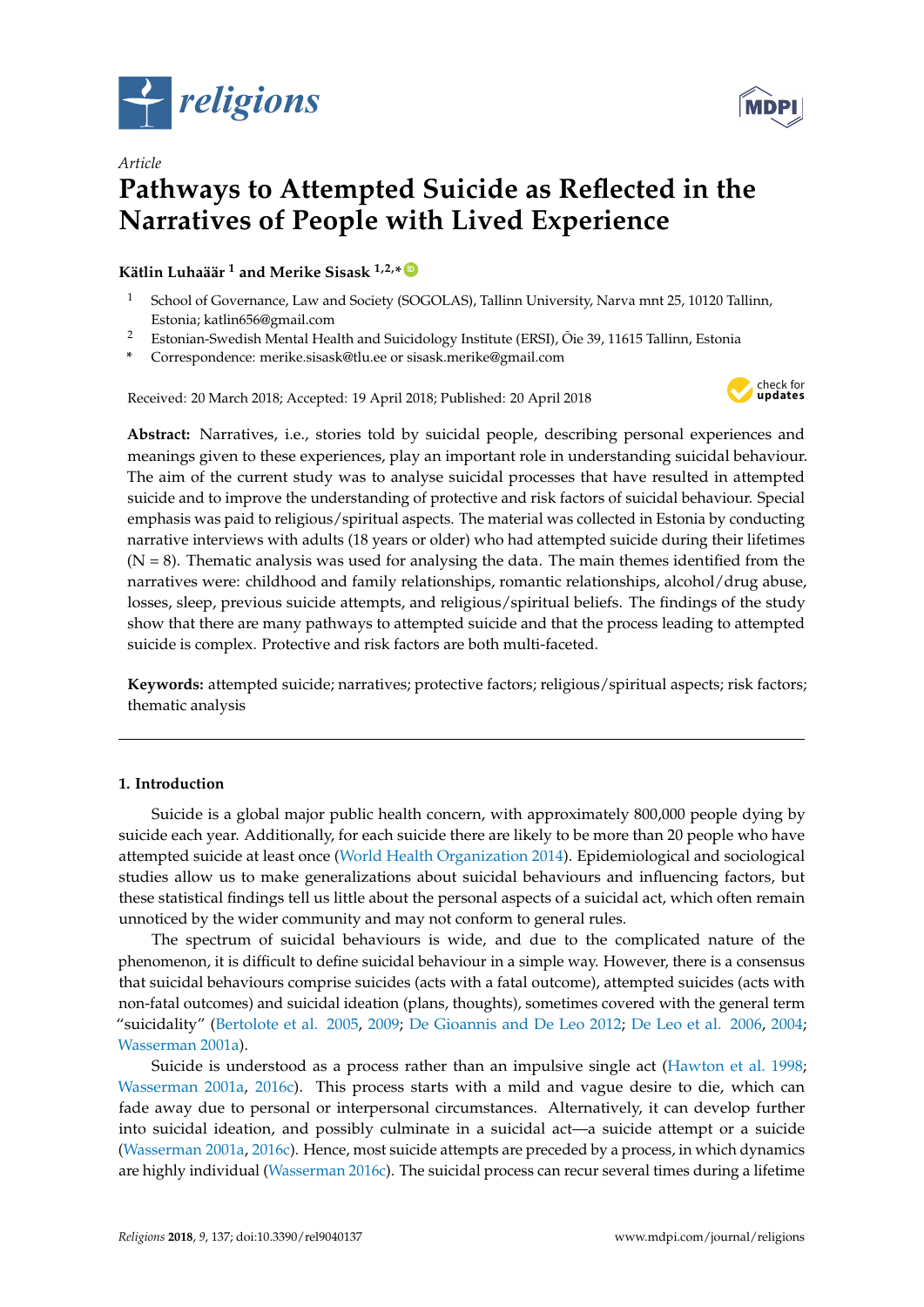and is affected by various factors on the individual, interpersonal, and community levels, e.g., related to local culture and physical environment [\(Rimkeviciene et al.](#page-14-0) [2016;](#page-14-0) [Wasserman](#page-15-1) [2001a\)](#page-15-1).

In everyday life, people may have ongoing suicidal process without anyone noticing. They experience ambivalence about the desire to live or die [\(De Leo et al.](#page-13-2) [2004;](#page-13-2) [Orbach](#page-14-1) [2001\)](#page-14-1). To understand each person's unique perspective, it is important to listen and let people with lived experience of attempted suicide tell their stories—narratives—in a non-judgmental and trustful atmosphere [\(Littlewood et al.](#page-14-2) [2016;](#page-14-2) [Michel et al.](#page-14-3) [2002,](#page-14-3) [2017;](#page-14-4) [Muylaert et al.](#page-14-5) [2014;](#page-14-5) [Orbach](#page-14-1) [2001\)](#page-14-1).

Oxford Reference defines "lived experience" as "Personal knowledge about the world gained through direct, first-hand involvement in everyday events rather than through representations constructed by other people" [\(Oxford Reference](#page-14-6) [2018\)](#page-14-6). We will never have direct access to the experience of another person, so we try to get as close as possible and rely on the speaker's testimony of his/her experience [\(Beuthin](#page-12-2) [2014\)](#page-12-2). Nobody has been closer to actually dying by suicide than suicide attempters, which makes their narratives valuable for understanding the suicidal process. The core of the current article is an investigation of the lived experiences and different aspects of people's experiences, which will help to better understand the processes around suicide attempts.

All people have their own past experiences and "their own story". A situation that affects one person in one way does not necessarily affect another person similarly. It is an enigma why some individuals die by suicide or attempt suicide while others in a similar situation do not [\(Van Heeringen et al.](#page-15-3) [2004\)](#page-15-3). Usually, there is an interplay of risk and protective factors; no single factor can explain a suicidal act (Ljušić et al. [2016;](#page-14-7) [Wasserman](#page-15-1) [2001a\)](#page-15-1).

The literature indicates that depression is one of the main risk factors for suicidal behaviour [\(Lönnqvist](#page-14-8) [2009\)](#page-14-8). In case of depression, a person experiences despair, a feeling of inner emptiness, indifference and hopelessness [\(Cook and Borrill](#page-13-4) [2015;](#page-13-4) [Wasserman](#page-15-4) [2001b\)](#page-15-4). Some other psychiatric conditions—bipolar disorders, anxiety, eating disorders, adaptive disorders, schizophrenia and other psychoses—can also increase the risk of suicide [\(Lönnqvist](#page-14-8) [2009\)](#page-14-8).

Many suicidal people's childhoods lacked parental care, proximity, warmth and understanding, and were instead full of negative emotions. This may result in negative feelings towards oneself and others and low self-esteem [\(Wasserman](#page-15-5) [2016b\)](#page-15-5). Additionally, negative life events in childhood and in later life can have immense effects on people's vulnerable to suicide. Losses, changes, traumas—many people will experience such situations at some stage of life, but some may be affected in a way that leads to suicide [\(Dieserud et al.](#page-13-5) [2002;](#page-13-5) Kõ[lves et al.](#page-13-6) [2006;](#page-13-6) [Wasserman](#page-15-5) [2016b,](#page-15-5) [2016a\)](#page-15-6).

Although suicide is an individual decision, the social environment surrounding a person greatly influences it. The social environment includes family relationships, which are perhaps the most important, especially in childhood and adolescence. Family can provide either emotional security or have an adverse effect if close and trustful relationships are absent [\(Samm et al.](#page-14-9) [2010\)](#page-14-9). Employment, migration and culture are also parts of the social environment potentially affecting people [\(Mäkinen and Wasserman](#page-14-10) [2001\)](#page-14-10).

Protective factors, in contrast to risk factors, help vulnerable people cope with stress, thereby avoiding the development of the suicidal process. Protective factors include: good family relationships (with parents, children or other relatives), having a person in one's life who listens and provides help, a protected childhood where a child felt loved and needed, satisfying work and a healthy physical environment and lifestyle (food, exercise, daylight). Early recognition and treatment in case of mental illness is also a protective factor. [\(Wasserman](#page-15-1) [2001a\)](#page-15-1).

One particularly interesting major cultural factor related to suicidal behaviour is religiosity/spirituality. [Koenig et al.](#page-13-7) [\(2001\)](#page-13-7) have described religion as an organized system of beliefs, practices, rituals and symbols designed to facilitate closeness to the sacred or transcendent. Religion is a wide and multifaceted concept in which many different dimensions can be distinguished, such as subjective religiosity. This is similar to the concept of spirituality, and is understood as a more informal and personally meaningful aspect than, for example, participation in a religious denomination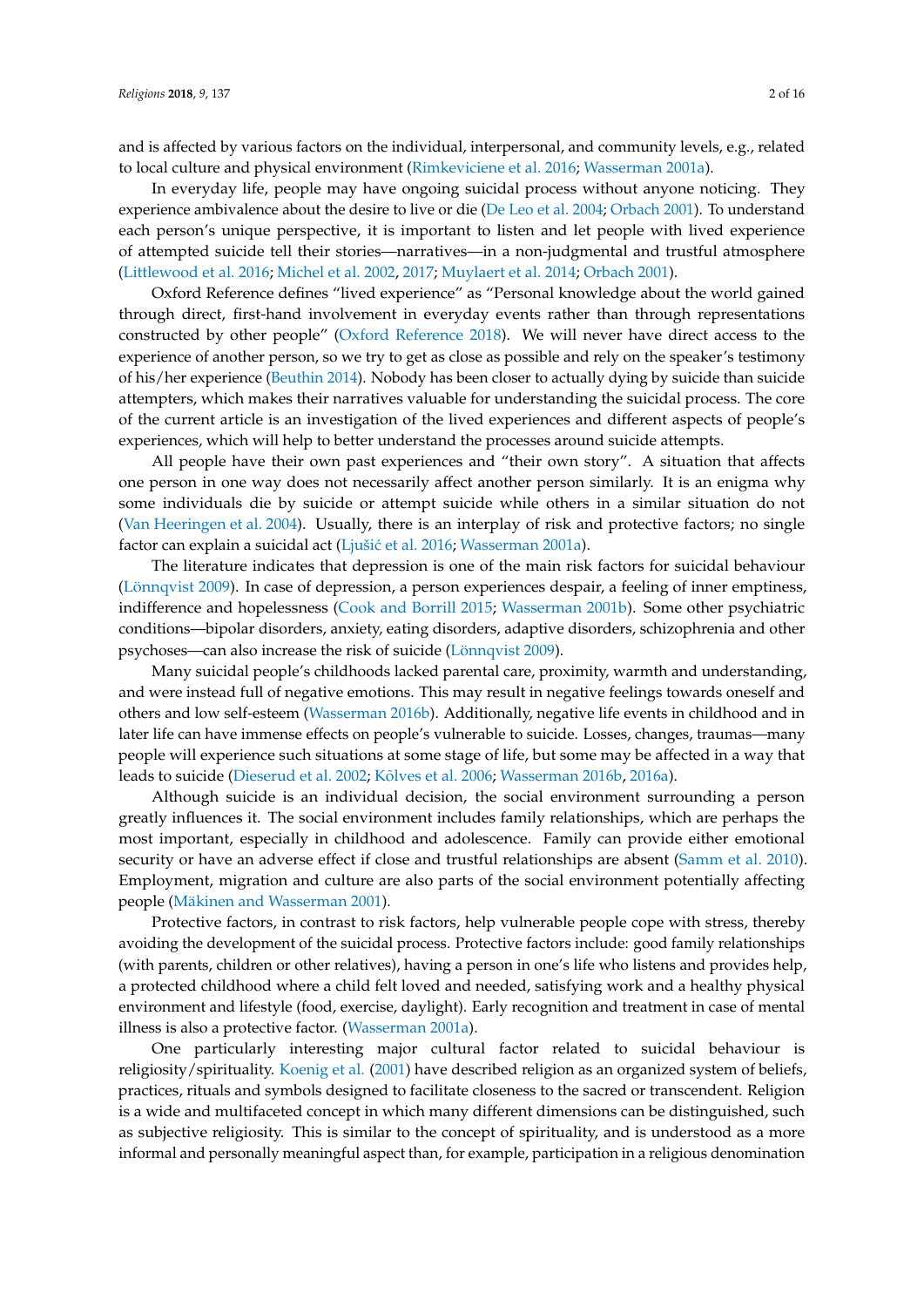or organizational religiosity (i.e., going to church or other place of worship) [\(Koenig et al.](#page-13-7) [2001;](#page-13-7) [Sisask et al.](#page-15-7) [2010\)](#page-15-7).

A review [\(Colucci and Martin](#page-13-8) [2008\)](#page-13-8) found considerable evidence about the importance of spirituality (both religious and non-religious) in suicidal behaviours. According to [Nelson et al.](#page-14-11) [\(2012\)](#page-14-11), there is mounting evidence indicating that religion may serve as a protective factor against mental health problems, shielding individuals from the full weight of stressors encountered. Religion helps people cope with stress, and religious communities are supportive networks that provide practical and emotional support [\(Hayward et al.](#page-13-9) [2016\)](#page-13-9). [Mowat et al.](#page-14-12) [\(2008\)](#page-14-12) claimed that most mainstream religious groups can provide protection against suicide. Different aspects of religiosity modified by cultural contexts have been shown to be protective factors against suicidal behaviour in several other studies (Moksony and Hegedűs [2018;](#page-14-13) [Sisask et al.](#page-15-7) [2010;](#page-15-7) [Wu et al.](#page-15-8) [2015\)](#page-15-8).

The Estonian context is particularly interesting for studying the role of religious/spiritual aspects in relation to suicidal behaviour. In Estonia, the suicide rate has been high, and despite a rapid decrease during the last two decades, it is still above the EU and global averages [\(Värnik et al.](#page-15-9) [2010;](#page-15-9) [Värnik](#page-15-10) [2012;](#page-15-10) [World Health Organization](#page-15-0) [2014\)](#page-15-0). Estonia has been described as a very secular country, where less than one fifth of people officially report belonging to some denomination or claim that religion is important in their daily lives [\(Remmel and Uibu](#page-14-14) [2015;](#page-14-14) [Ringvee](#page-14-15) [2014\)](#page-14-15). At the same time, subjective religiosity in Estonia has been found to be a protective factor against attempted suicide [\(Sisask et al.](#page-15-7) [2010\)](#page-15-7), and many Estonians believe in "something" related to spirituality and vitality. For Estonians, spirituality is a mix of their religious beliefs and practices that are suitable for modern individualized society [\(Remmel and Uibu](#page-14-14) [2015\)](#page-14-14).

Alcohol and other substance abuse disorders are found in 25−50% of all suicides (Ljušić et al. [2016\)](#page-14-7). In the Estonian context, both alcohol abuse and alcohol dependence are important risk factors for suicide (Kõ[lves et al.](#page-13-10) [2006\)](#page-13-10), as is also acute alcohol intoxication [\(Värnik et al.](#page-15-11) [2007\)](#page-15-11). Substance abuse can lead to an accident, violence or suicide, because the ability to think or act rationally is decreased. Alcohol consumption influences adversely cognitive abilities and hence the ability to find alternative solutions. Impulsive behaviour while intoxicated increases the risk of suicide [\(Wasserman](#page-15-12) [2001c\)](#page-15-12).

The aim of the current study is to investigate narratives of people who had attempted suicide during their lifetimes in order to analyse the suicidal process that has resulted in attempted suicide. To improve the understanding of protective and risk factors influencing suicidal behaviours, the authors used an exploratory research design that relies on in-depth interviews of people with lived experiences. Special emphasis was paid to religious/spiritual aspects.

## **2. Method**

#### *2.1. Participants and Data Collection Procedure*

For the current study, 8 narrative interviews were conducted by one author (KL) from June to October 2017. Recruitment stopped when no new data were found in the narratives. KL has an educational background in law (BA) and is currently a master's student in social work. KL works as a negotiator at the Estonian Police and Border Guard Board and has received various trainings on how to approach vulnerable people and to talk about sensitive topics. The purposive sample included adults (aged 18+) who had attempted suicide during their lifetimes and volunteered to participate in the study. To find suitable participants, the authors co-operated with the Psychiatric Clinic of Pärnu Hospital (Estonia). The hospital staff made the first selection of participants of vulnerable people with acute mental health problems. People not confident in storytelling were not approached. All people approached and referred to participate in the study agreed to the narrative interview method. Study participants (interviewees) consisted of five females and three males, with an age range of 20–70. The research project was approved by the Tallinn Medical Research Ethics Committee (decision number 2162).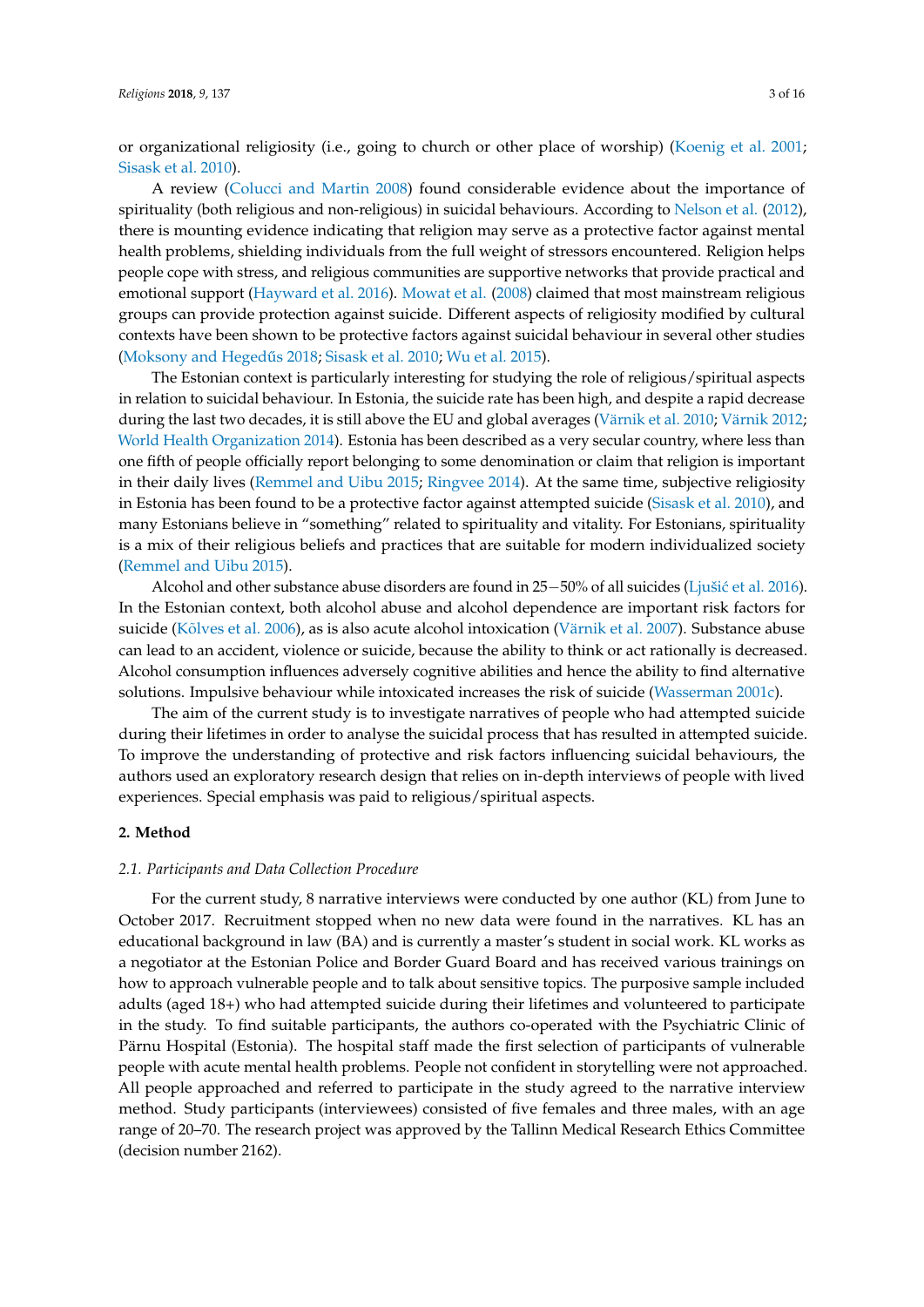Anonymity, confidentiality and informed consent are important ethical issues in qualitative studies [\(Sanjari et al.](#page-15-13) [2014\)](#page-15-13). Before the interview started, the interviewer introduced the aims of the study and the interview procedure/conditions to the participant. The interviewee was asked to read and sign the informed consent form. The consent form contained contact details of the research team and detailed information about the study.

Interviews were conducted face-to-face at locations chosen by the interviewees to ensure comfort. The duration of interviews was 40–90 min. The interviews were digitally audio-recorded and transcribed by one author (KL). The transcripts were anonymized for data analysis; they were not returned to interviewees for comments and/or correction due to the sensitive topic (suicide). All interviewees were informed about the possibility of seeking psychiatric, psychological or crisis help from the Psychiatric Clinic of Pärnu Hospital if needed. All participants' data was treated confidentially, and the data was stored only on the author's computer (KL).

#### *2.2. Data Collection*

We used narrative interviews for data collection, which allowed us to get as close as possible to a personal story of a person with lived experience [\(Lindseth and Norberg](#page-13-11) [2004\)](#page-13-11), in our case people with personal experience of attempted suicide. Researchers who use the narrative interview method do not set a specific procedure for the interview. Preferably, the interviewed person is allowed to guide the course of the conversation and the content; the interviewee chooses what to say and what not to say. However, the interviewer can ask leading questions if needed [\(Anderson and Kirkpatrick](#page-12-3) [2016\)](#page-12-3).

The use of the narrative interview allows for the understanding of the personal and inter-personal experiences of one particular person. To accomplish that, it is the duty of the interviewer to be a good listener, and the interviewee is expected to be a good storyteller [\(Hollway and Jefferson](#page-13-12) [2000\)](#page-13-12). Narrative interviews are used to give voice to specific groups of people who are often not heard—how they themselves understand their lives, the events of the past and future opportunities [\(Blustein et al.](#page-12-4) [2013\)](#page-12-4).

#### *2.3. Data Analysis*

The methodological approach of the current study was interpretive social science [\(Neuman](#page-14-16) [2006\)](#page-14-16), more specifically phenomenological hermeneutics [\(Lindseth and Norberg](#page-13-11) [2004\)](#page-13-11) and social constructionism [\(Berger and Luckmann](#page-12-5) [1966\)](#page-12-5). This methodological approach is an appropriate framework for qualitative research, in which the central goal is to create knowledge and improve understanding of subjective meanings and experiences of human beings, and also about the reality that is socially constructed in interactions between human beings.

While reporting the methods and results of the current study, the consolidated criteria for reporting qualitative studies (COREQ) was followed [\(Tong et al.](#page-15-14) [2007\)](#page-15-14).

For data analysis, the thematic analysis method was applied [\(Braun et al.](#page-12-6) [2014;](#page-12-6) [Braun and](#page-13-13) [Clarke](#page-13-13) [2006\)](#page-13-13). This method assists in discovering patterns in the collected data and making sense of them to fulfil the aims set for the study.

During the thematic analysis, the following six phases were completed [\(Braun and Clarke](#page-13-13) [2006\)](#page-13-13). First, familiarizing with the transcribed data, reading and re-reading it carefully. Second, coding and generating initial codes across the entire data set. Third, searching for themes and collating codes into potential themes. Fourth, reviewing themes and checking if the potential themes identified in the third phase tell a convincing story; refining, splitting, combining or discarding some themes, if necessary. Fifth, defining and naming themes, refining the specifics of each theme and the overall story the analysis tells. Sixth, writing the manuscript, weaving together the overall story and illustrative quotations from the data, creating links with existing literature. Phases 1–3 were performed by one of the authors (KL); both authors (KL and MS) were involved in performing the phases 4–6. Involving the other author (MS) as a reviewer helped to build reliability in the thematic analysis coding conducted by the first author (KL) and to test whether the themes identified were compatible with the whole text [\(Alhojailan](#page-12-7) [2012\)](#page-12-7).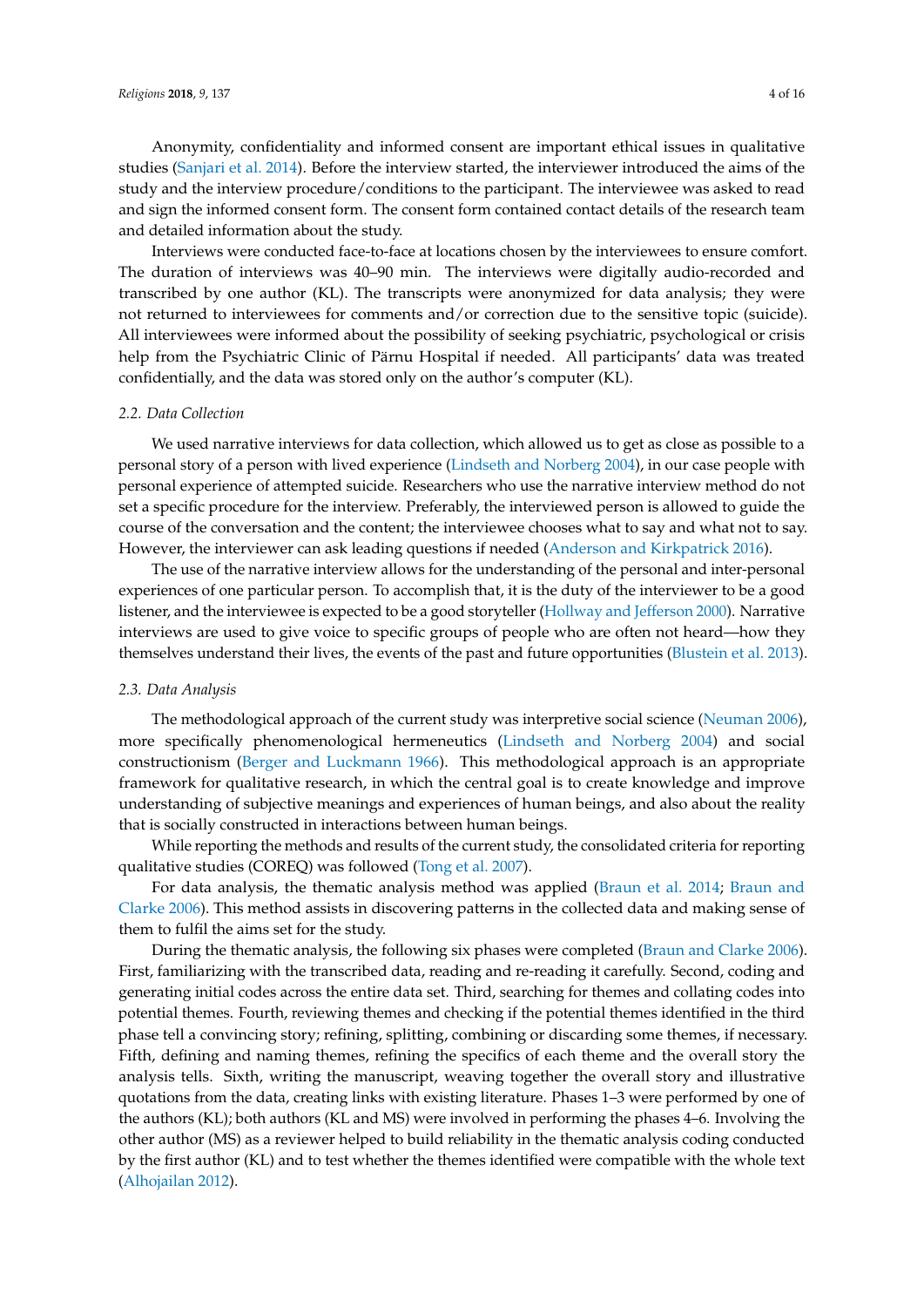In general, the thematic analysis was conducted in an inductive way using an open coding technique, in which coding and theme development are directed by the content of the data [\(Braun et al.](#page-12-6) [2014\)](#page-12-6). There was one exception; as we were specifically interested in religious/spiritual aspects influencing the suicidal process, this theme was identified in advance. The respective codes were created, and the content of the data was assessed to identify specifically the presence or non-presence of religious/spiritual aspects across the entire data set.

As the analysis of the data collected with narrative interviews incorporates many perspectives of the experience, it allows for a more diverse and more credible picture of the subjects' experiences (Scârneci-Domnişoru [2013\)](#page-15-15).

## **3. Results**

This section outlines the process of reaching a suicidal crisis and the factors influencing the suicidal process. The results will be presented according to theme, and each theme is illustrated with supporting quotations from the interviews. The thematic analysis resulted in the following themes: childhood and family relationships, romantic relationships, alcohol/drug abuse, losses, sleep, previous suicide attempts, and religious/spiritual beliefs.

# *3.1. Childhood and Family Relationships*

The most important theme was childhood and family relationships. Based on the narratives, a difficult childhood with complicated family relationships is a serious risk factor for attempted suicide. Complicated relationships with the mother implied difficulties with connectedness and an adverse childhood. This could mean continuous humiliation in childhood, ridiculing or feelings that the child is not good enough or is unwanted.

*"I was like this black sheep in my family. Mother accused me for all the things, what I did at home or at school (pause) It's just that low self-esteem which I got from my family, this is the thing, which affects a lot." (Male, age 34)*

The people interviewed revealed that poor relationships with their mothers have undermined their self-esteem. The lack of parental love in childhood has made them cling to people in adulthood to feel important to someone. When quarrels appear in adulthood, a memory of a similar childhood experience is triggered, leaving them feeling unwanted or superfluous.

*"I haven't talked with my mother for years. I don't want to. (pause) She has shouted in my face several times in my life that she's sorry for giving birth to me and you know, that's the thing, that has affected me." (Male, 34)*

Particularly bad relationships were also detected with the father/stepfather, some of whom were violent. The violence included hitting, humiliation and mocking.

*"This suicide attempt was not from hating my father to show him, rather I was tired of everything and just wanted the situation to end. Continuous taunting and violence, I was tired of this and there was no hope for help. Our family was never visited by the police, my mother never called for help."*

*(Female, 45)*

One of the interviewees had a stepfather who was violent towards the mother in front of the children. Another had a bad relationship with his father, which meant that the son did not seek advice from the father or contact him to discuss his worries.

*"I felt the lack of a father. My father could have felt more concerned about me. We just could communicate better." (Male, 20)*

One of the interviewees pointed out that as a child she attended a boarding school far away from her parents, and the situation did not allow her to see them often. She did not have a trustful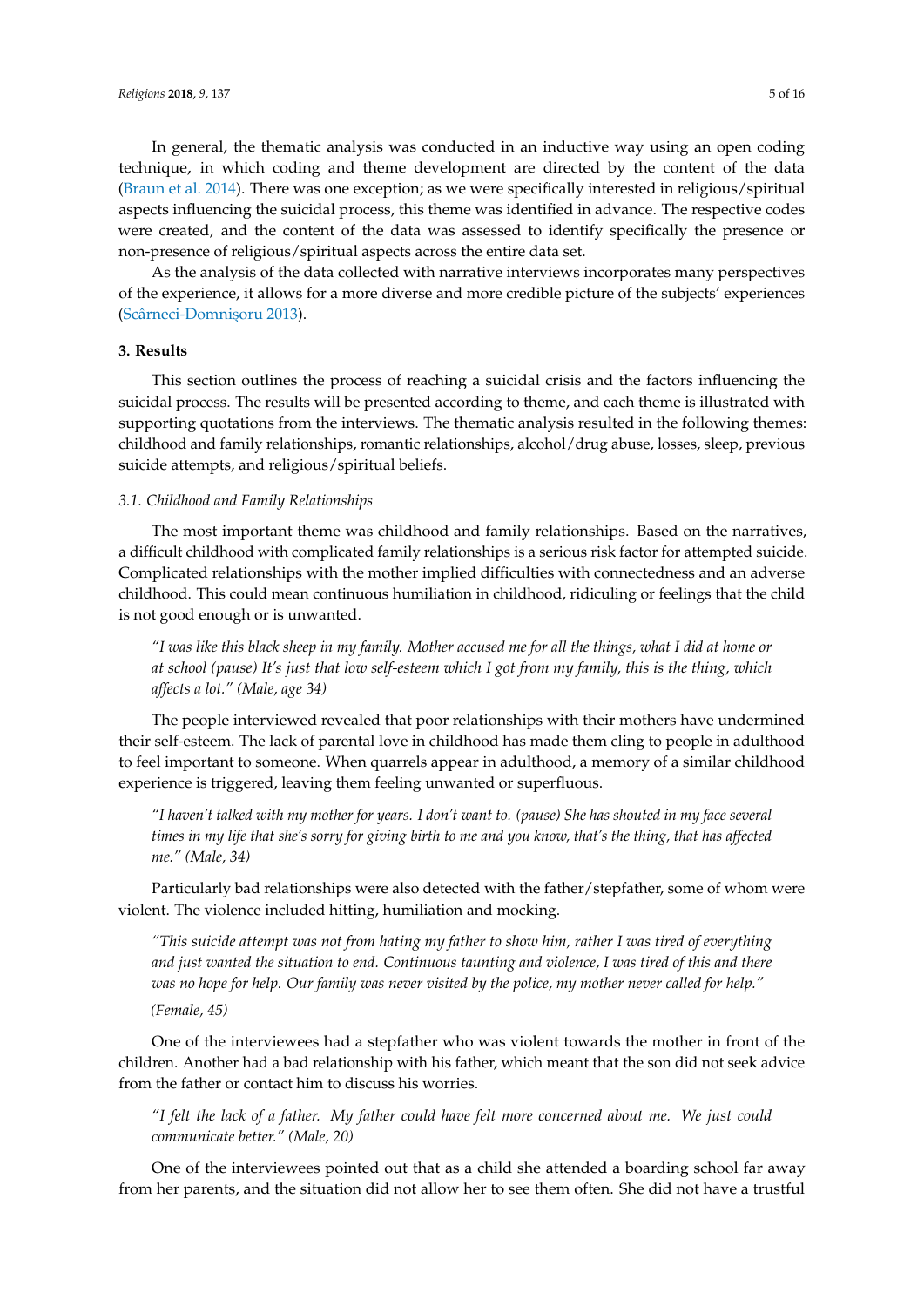relationship with her mother or father. In childhood, she felt she could only rely on herself, because her family was far away. Then in adulthood, she felt that she must manage everything by herself and that asking for help was disgraceful, making her look weak and unable to manage on her own.

*"It is because it seemed to me all the time, why do you complain? That is my wrong understanding (pause) And another thing that I have been told is that I often do not ask for help and this is something I inherently know that if I can't manage, I do not admit it. This asking for help is something beyond me. I think if I say something then I am complaining. If I ask for help, I feel that I am failure or incapable and here I am perhaps just exaggerating." (Female, 47)*

In the current study, the presence of family members was considered as an important protective factor: for example, mother, father, younger siblings and children. This is illustrated by a woman who suffered from physical and mental violence by her spouse for 13 years; by a young girl to whom her younger siblings were important; by a young man who never had a supportive family in his childhood.

*"I wanted to kill myself. I went to the yard, even took a knife with me, but it was no use because I heard my children's voices all the time saying: "Mommy, Mommy". (Female, 34)*

*"I was holding the thought of my children, it kept me back." (Female, 34)*

*"If I no longer existed, it would hurt them very much. Thinking about my little brothers and sister (pause), I do not want them to remember only that they had a big sister once or something like this." (Female, 22)*

*"I have a dream, to have a decent family. To create this feeling of unity, I would like to be together with the family. This is probably something that I missed out in my childhood. I would like to accomplish this myself (pause) family is the most important and I am trying hard on it, I go to work.(pause) after this last attempt, quite a lot has changed in my head, I like to think more about it, about the future." (Male, 34)*

Another quotation from the interview illustrates what has changed the individual's suicidal thoughts.

*"My mother-in-law said that she will treat me as her own son and help me to get well (pause) Just having this support from someone is so important to me. It means also that someone likes, wants and helps me to get better and pushes me forward, but before I haven't had this (pause)." (Male, 34)*

#### *3.2. Romantic Relationships*

An important theme in the narratives was romantic relationships. Interviewees indicated that one of the causes of their suicide attempts was difficulties in relationships.

*"Then when the man was cheating and I got to know about it, it was such a feeling that (pause) but then you start to think clearly again." (Female, 49)*

Specifically, the reasons were conflicts with a partner, a violent husband, misunderstandings with a girlfriend or boyfriend and humiliation by a boyfriend.

*"So how do I live with such shame? That he hit me. There was no other chance at that moment, I didn't even consider it." (Female, 49)*

The narratives revealed that suicide attempts were made to save the relationship. They attempt to generate compassion in the other person and hold onto that person, in any way they can, so that they are not left behind.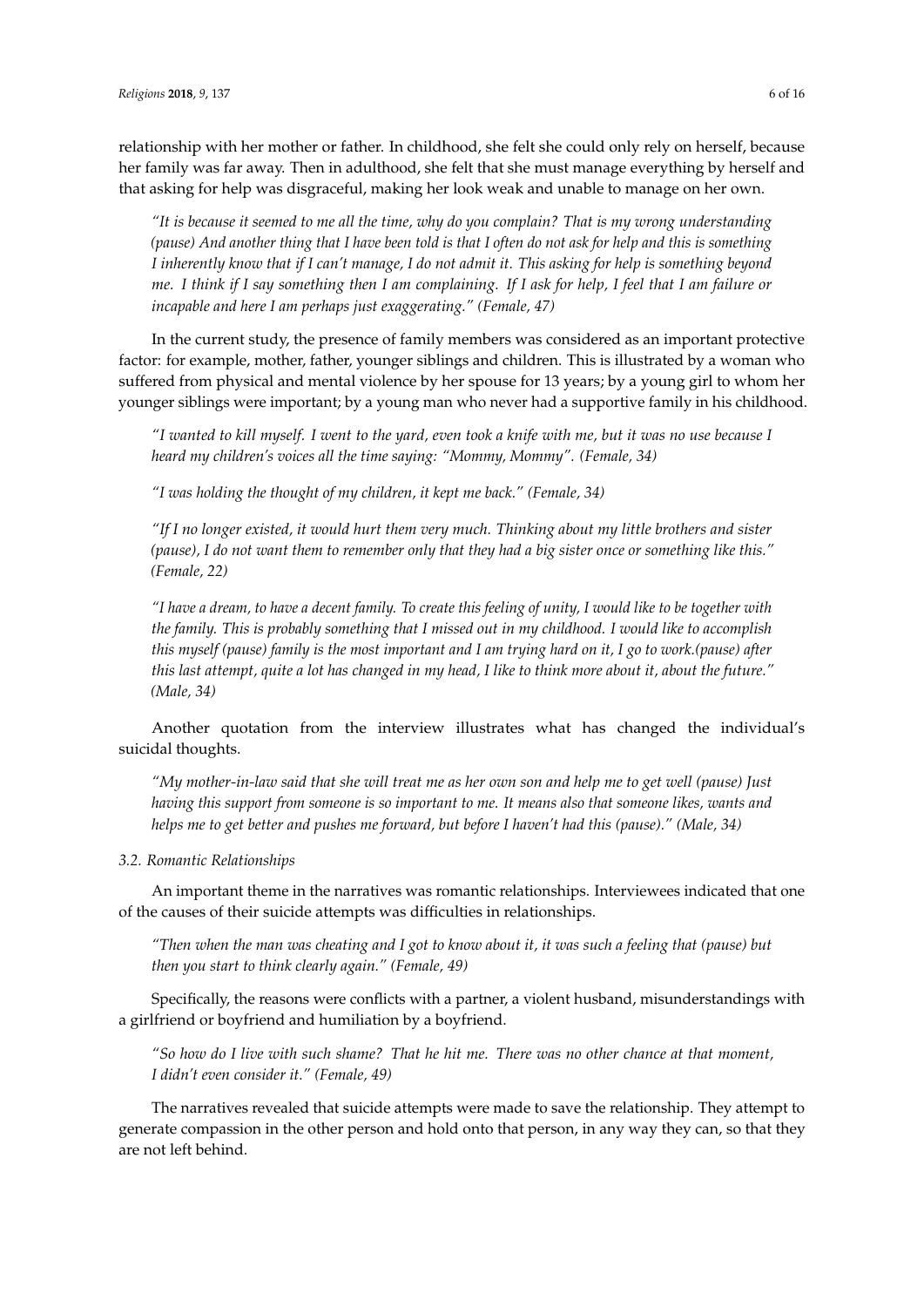*"I had constant conflicts with my partner (pause) yes (pause) in principle because of the relationship. To save the relationship. I jumped from the third floor, drunk. Well, maybe then (mumble/laugh) he would have started to love me. I do not know, something like that. But well, actually it tore us apart." (Male, 34)*

Also, suicide attempts were made because relationships between people became unbearable due to humiliation, shame and violence. Sometimes such relationships can take an extreme form, but still remain as an untold story of a desperate and isolated person.

*"He started checking my body for any signs and then he wanted to put a candle in my genital area. But as I refused, he pushed me down to bed and held me with one hand on my throat. And then he put it in anyway. It was painful (crying), but I could not ask for help because my phone was taken away to avoid any contact from my side, and then he tortured me for quite a while, until the kids came home." (Female, 34)*

# *3.3. Alcohol/drug Abuse*

Another observation was that the interviewees consumed alcohol before and during the suicide attempt. Less often, illicit drugs were involved in addition to alcohol.

*"I think that a big contributor (pause) for what I did was drugs. I think that's why I lost my mind. And then the same with alcohol (pause)." (Male, 20)*

Narratives of the study revealed, how thoughts were snowballing and resulting in a suicide attempt.

*"When I used drugs, all kinds of things went through my head and I overanalysed, actually it was not that bad, but you still overthink it (long pause)." (Male, 20)*

Several participants in the study said they found courage in alcohol at the time of the suicide attempt.

*"So alcohol is the main influencing factor concerning this suicide. But that's the thing with me, I wouldn't dare to do such a thing when I am sober. I find courage in alcohol, always have." (Male, 34)*

*"I jumped from the third floor while drunk, as I had been drinking for a few days." (Male, 34)*

All the interviewees who used alcohol at the time of the suicide attempt explained that it gave them courage.

*"Finally, this amount of alcohol was so large that I no longer even doubted, but just wanted to jump." (Female, 22)*

*"These bold thoughts come when I am drunk." (Male, 34)*

## *3.4. Losses*

In regards to "Losses", the death of a person close to the subject and ill health were also reported. In one case it was death of a child, but the death of a spouse and the death of a friend were also reflected in narratives.

*"After the death of a child, this has had the most impact lately (pause) the baby died nearly 8 years ago, and during this 8 years I have not been looking for help anywhere. I have kept it in all the time." (Male, 34)*

*"My friend died of cancer, after thinking about it, it could affect me too" (Female, 47)*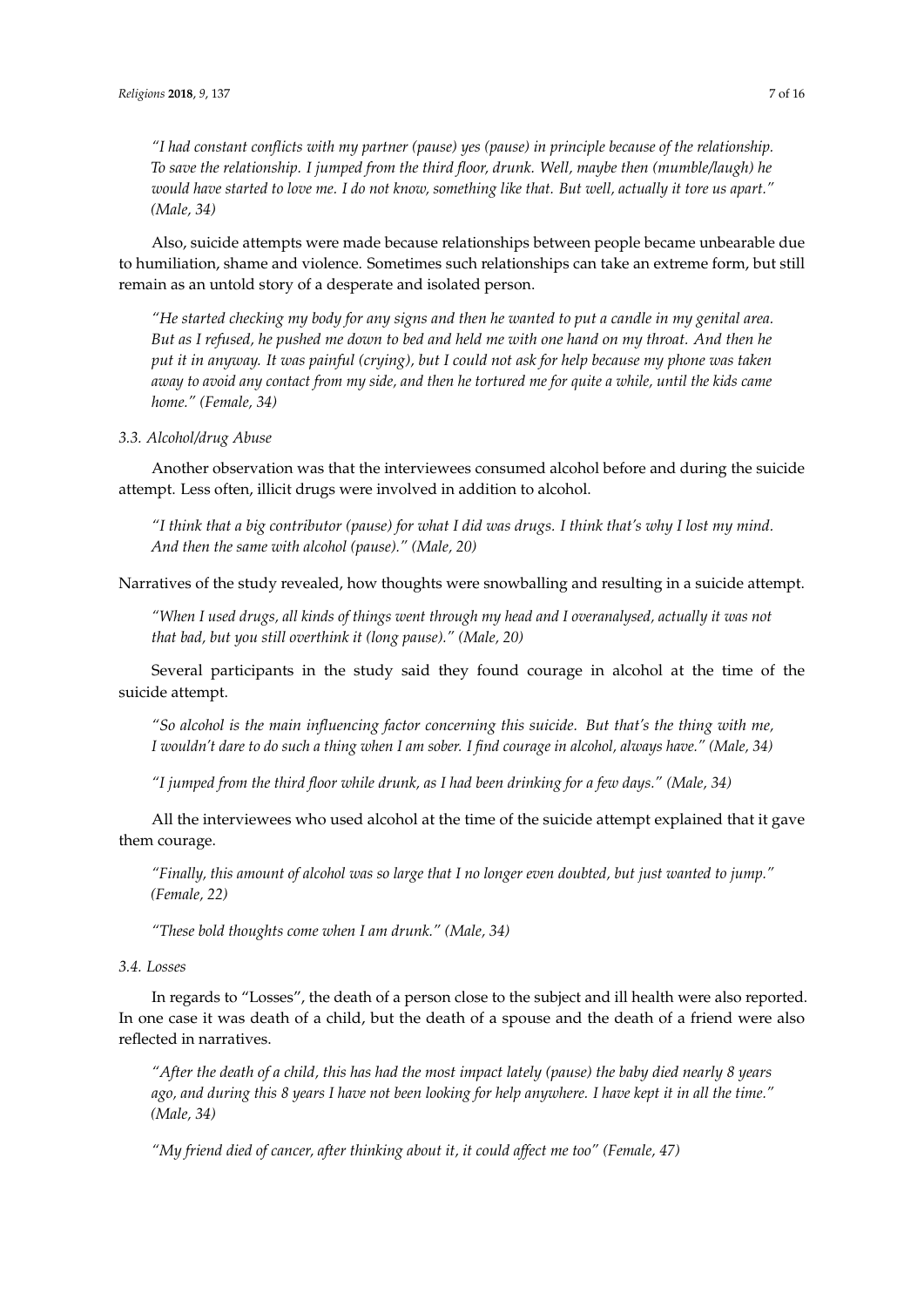An elderly person had Parkinson's disease, which was the main reason for the suicide attempt, in addition to his wife's death. Since his wife's death 10 years ago, he has felt emptiness and loneliness. He had no one to talk to and no one to go out with. Additionally, the disease is worsening, and his physical movement is limited. These two losses are interconnected—death of the spouse and loss of health. This situation causes hopelessness, including fear of the future. He could not bear such a burden, and made two suicide attempts.

*"Everything gets out of hand and you are not able to manage any more. I am only a burden and then yes, such stupid decisions were made." (Male, 70)*

*"The second time (pause) I woke up in the middle of the night and began to think that I would be a burden on others." (Male, 70)*

*3.5. Sleep*

Interviewees experienced substantial sleep issues before the suicide attempt.

*"And on all occasions I have had it in the same way. I lose my sleep." (Female, 47)*

*"In a word, first, the mood disappears (pause) then disappears, in a word, the appetite decreases gradually, and sleep gets worse until I do not sleep any more (pause) I know that in the last two weeks I did not sleep at all. (pause) You go to bed, but you're just lying down for seven or eight hours." (Female, 47)*

With lack of sleep, people feel powerless and tired and begins to distance themselves from others.

*"Sleepiness and, in a word, my feeling is so poor that I just do not want to be any more. Physically poor." (Female, 47)*

## *3.6. Previous Suicide Attempts*

A prevalent theme in the narratives was "Previous suicide attempts". The people interviewed had attempted suicide more than once: in most cases two attempts, and one young man had three previous attempts. Surprisingly, all people with a history of previous suicide attempt(s) said that they did not tell anyone about their troubles before the attempt and did not seek help. Interviewees did not reveal their low mood or that they felt bad.

*"And I start to hide it and I will not say anything, I pretend with a joyful voice and hide. I cannot make it, I do not want anyone to disturb me." (Female, 47)*

*"I'm such quite an introverted person, I do not want to talk about such things. So, I gather everything and then at some point I explode (pause)." (Male, 20)*

Typically, the interviewees described their suicide attempts as a process where their thoughts got worse and worse.

*"Day at a time, and (.) I can understand it all, but when those thoughts come to my head, they begin to deepen and deepen, and so long as you start acting once."*

According to one narrative, there were three suicide attempts before the interview.

*"Such a depression arises, a feeling of pressure. I can be so silent for weeks, well no (pause) I tell nothing (pause) and constantly I have one and the same image in my eyes. It's also like quite a depressing feeling. There is no way out from suicide. It's easier to treat yourself in the long run, if you start doing this again." (Male, 34)*

When survivors of suicide attempts began to talk about their situations and suffering, they found it helpful as it relieved the tension. They needed a trigger to start talking and an opportunity to be heard.

*"If I get help and I can talk, it helps a lot." (Female, 22)*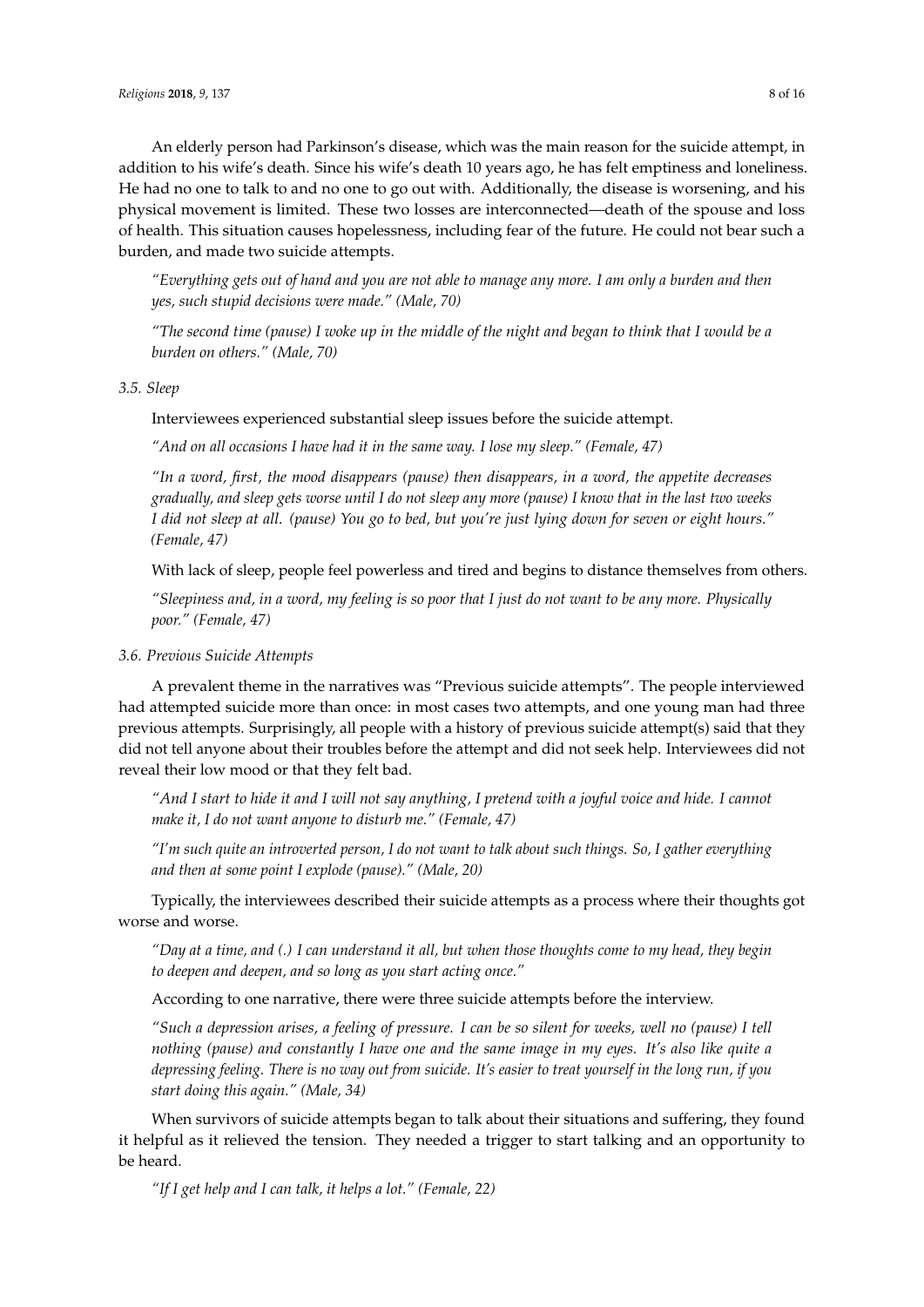## *3.7. Religious/Spiritual Aspects*

People telling their stories during the interviews had diverse perceptions of what religiosity/spirituality means and often they found it difficult to determine if these aspects influenced their lives or not. In one narrative of a middle-aged female, God was mentioned as a protective factor against suicidal behaviour.

*"God, faith in Him. Of course there are hard times in life and if someone behaves badly and I quarrel with my husband and I face difficult moments in life, but when we both pray, then we find this common language and are able to solve everything. Prayers count and they are heard." (Female, 45)*

She described her experience with great passion.

*"I was thinking that if You, Jesus, are there, then come to my life. If I opened up to God, then I felt like all the crap that I had lived in before had been removed. I needed something real and pure, because I felt how dirty I was, considering the life I had lived. I remember that I cried uncontrollably, and I felt that my sins had been forgiven. A miracle happened that I began suddenly to understand the Bible." (Female, 45)*

Apart from referring directly to God, several constructs referring to spiritual aspects were mentioned: faith in destiny, faith in nature.

*"Instead, I believe in such things as nature. And I believe in previous lives, but I do not believe in God." (Female, 47)*

*"But yes, everything is for something or because of something. Everything at its own time or a little bit later, I still believe in such things, I do not think they are just spoken words. It's definitely the case that everything is for something and because of something. Let's say yes, I believe in destiny." (Female, 49)*

One young man believed in life after death and in God (without mentioning God directly).

*"I believe life after death. After death, there is still another life. (Confusion, long thought) After death, the soul stays on earth or something like that (laughter). I cannot tell you exactly, but I believe in such a thing, because the spirits still exist." (Male, 34)*

*"I have just not fulfilled my mission, it's perhaps also one reason why I have not succeeded. Still, there is someone who keeps or protects me." (Male, 34)*

Because special attention within the current study was paid to the role of religion/spirituality in the suicidal process, the interviewer asked about people's beliefs, if the interviewees had not raised the topic.

*"Do you have any belief in any of the higher powers that sustains you? Just as believers believe in God, do you have anything you believe in?" (interviewer)*

However, frequently the interviewee did not understand the question about religiosity/spirituality. They had never thought about it and could not answer the question about the role religion or spirituality plays in their lives.

*"This topic is far from me. I have nothing like that." (Female, 22)*

*"I cannot say (laughs). I have not even thought about such a thing, it's not a topic at all to me. The biggest support is by the family." (Male, 20)*

*"No, I cannot say that (pause) no (confused)." (Female, 34)*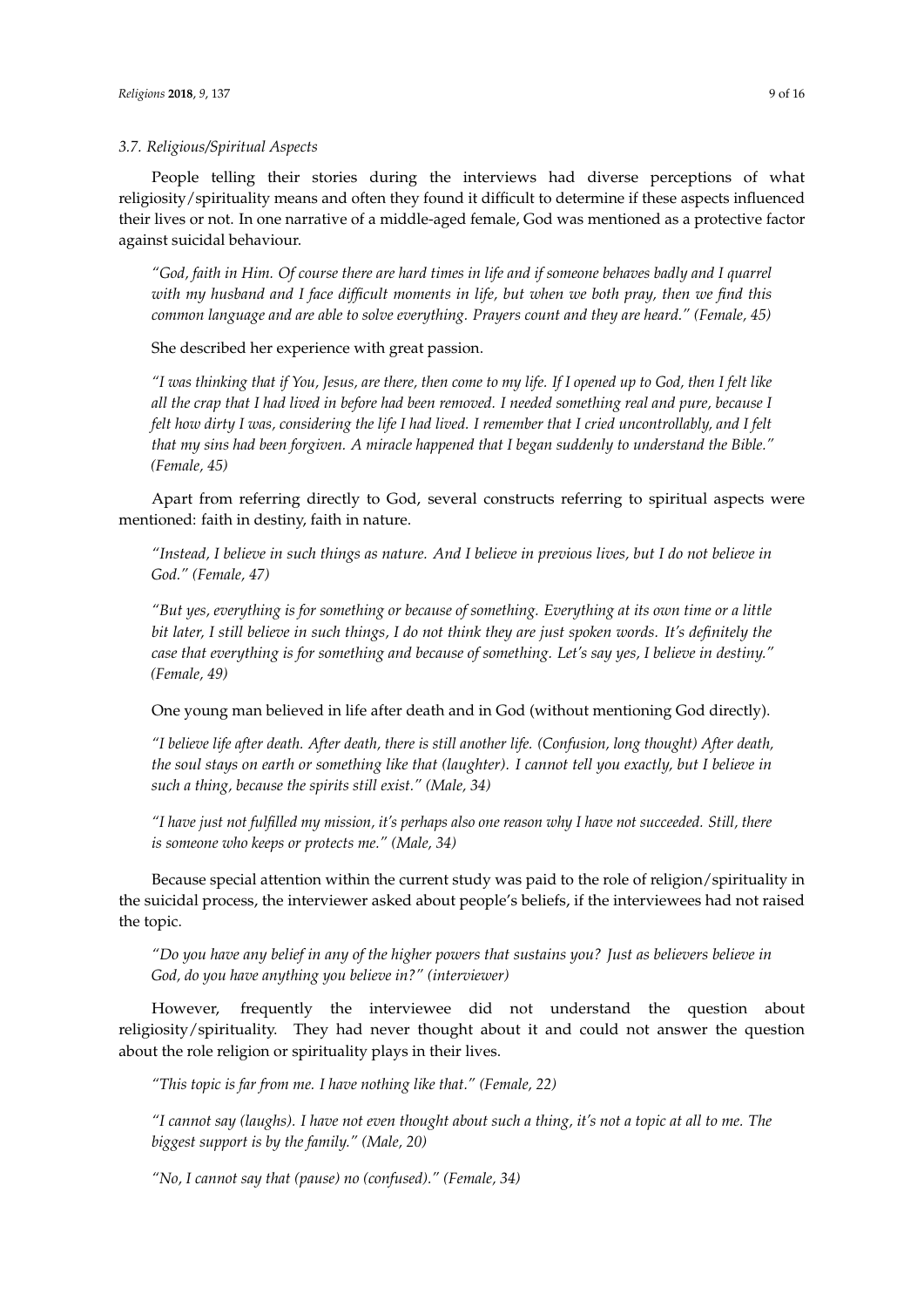## **4. Discussion**

The current study focused on pathways to attempted suicide as reflected in the narratives of people with lived experience. The goal was to improve the understanding of protective and risk factors influencing suicidal behaviours. Special emphasis was paid to religious/spiritual aspects.

Themes related to childhood, family, and romantic relationships were the most important themes. Predominantly negative experiences and feelings from childhood and difficulties in relationships with immediate family members were described. Complicated relationships were experienced in childhood, especially with the mother, but also with the father or stepfather. These relationships often involved physical and/or psychological violence and neglect. These environments instil feelings of rejection and/or not being good enough for anything. Negative experiences from childhood poisoned relationships in later life.

It has long been known that negative emotions and events in childhood negatively affect self-esteem and the ability to trust, and cause tension between the super-ego and the ego. Freud's psychoanalytic theory, established at the beginning of the 20th century, indicates that childhood experiences have major influences on human behaviour in the future. According to Freud, the struggle between the super-ego and ego takes place, and the super-ego pushes the ego to suicide [\(Ronningstam et al.](#page-14-17) [2009\)](#page-14-17).

Several studies have examined suicidal behaviours in conjunction with negative events in childhood and psychological/social problems in adulthood. Suicide is a long process that is affected by past events [\(Michel et al.](#page-14-3) [2002;](#page-14-3) [Wasserman](#page-15-2) [2016c\)](#page-15-2). Dieserud and colleagues 2002 found in their study on the association between negative childhood issues and suicide attempts that negative childhood events affected suicidal behaviours. If a child had been mistreated by his or her parents (mentally or physically), the probability of the child making a suicide attempt in the future is higher. Suicide attempters often come from broken homes or homes with insufficient parental care and violence [\(Wasserman](#page-15-12) [2001c,](#page-15-12) [2016a\)](#page-15-6).

Good relationships between family members (or at least with one or some of them) were described as an important resource that helped participants to cope with stressful life-events, to survive intolerable situations and to create bright dreams for the future. Family members and especially children featured as protective factors: there was no desire to hurt them. Complicated and violent relationships were described as risk or acute triggering factors for attempted suicide.

According to an Austrian study, suicidal ideation, hopelessness and depression were higher among singles than among individuals in happy relationships, but lower than among those with low relationship satisfaction. Risk factors for suicide were higher among partners who reported unresolved conflicts with their partners, compared with those who rarely had conflicts or tended to solve their conflicts in a constructive manner. It was concluded that a well-functioning relationship can be a protective factor against suicidal behaviours [\(Till et al.](#page-15-16) [2016\)](#page-15-16).

Joiner's interpersonal-psychological theory demonstrates how a psychosocial environment and relationships influence suicidal behaviours. According to this theory, three variables should be present for a person who will eventually die by suicide—a sense of frustrated belongingness, perceived burdensomeness and acquired capability for suicide. The first two variables generate the desire to die by suicide (psychosocial vulnerability) and the third variable enables the subject to reach the lethal suicidal act by acquired training of self-injury or witnessing/engaging in violence (e.g., in childhood or in an intimate relationship) [\(Anestis et al.](#page-12-8) [2009;](#page-12-8) [Joiner](#page-13-14) [2005\)](#page-13-14).

In the narratives, people described how their self-esteem was influenced by adverse relationships in childhood, during adolescence and in adulthood. They felt worthless and not good enough. Whatever others did, the subjects were not kind and forgiving towards themselves.

Along with the concept of self-esteem and its role in the suicidal process [\(Wasserman](#page-15-2) [2016c,](#page-15-2) [2016b\)](#page-15-5), the concept of self-compassion has been described as an important issue affecting feelings and behaviours of vulnerable people [\(Neff](#page-14-18) [2003\)](#page-14-18). According to [\(Neff](#page-14-18) [2003\)](#page-14-18), self-compassion involves three basic components: (a) self-kindness—being kind and understanding to oneself rather than being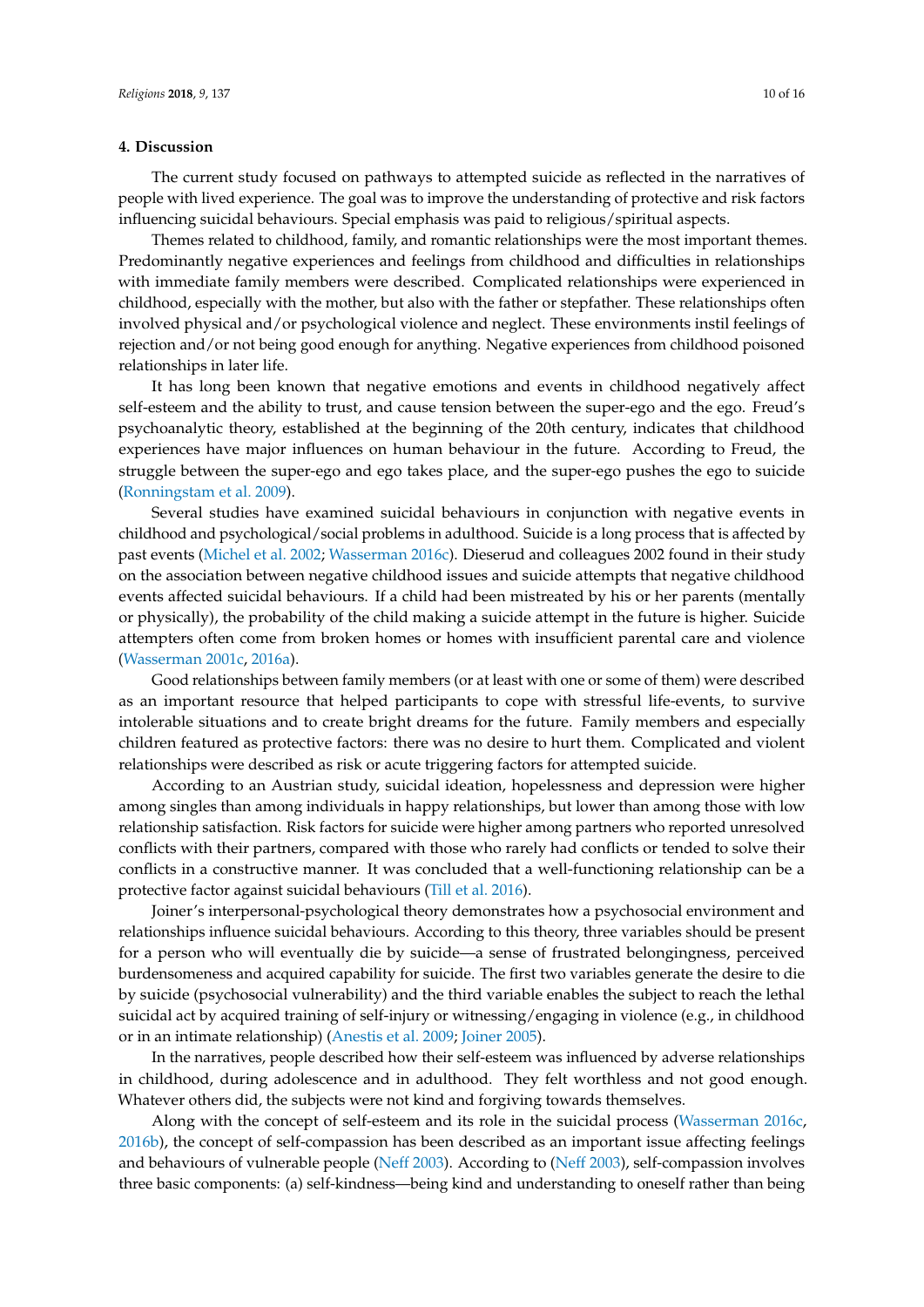self-critical; (b) common humanity—seeing one's experiences as a part of the larger human experience rather than in isolation; (c) mindfulness—being aware and balancing painful thoughts and feelings rather than over-identifying with them. Self-esteem is built on standards/norms established by the outside world; self-compassion means providing non-judgmental understanding of one's own pain, inadequacies and failures [\(Neff](#page-14-18) [2003\)](#page-14-18). Self-compassion can mediate the influence of negative life-events and thereby reduce the risk of suicide [\(Chang et al.](#page-13-15) [2017\)](#page-13-15).

Narratives brought up the role of alcohol and drugs in the suicidal process. These substances contributed to the process in two ways. First, alcohol/drug abuse contributed to the suicidal process in long run as separate risk factor, but also as an amplifier of other risk factors (e.g., worsened relationships). Second, consuming substances was also described as a factor that supported the final impulsive decision to attempt suicide by providing courage to take action. Hence, the use of alcohol and drugs intensified the suicidal process by excluding alternative solutions. A suicidal act is more likely to occur when a person is drunk and many problems have accumulated.

It is known from the literature that alcohol abuse exacerbates aggression and impulsive behaviour and can lead to suicidal behaviours [\(Wasserman](#page-15-12) [2001c;](#page-15-12) [Yuodelis-Flores and Ries](#page-15-17) [2015\)](#page-15-17). Therefore, alcohol and other substance abuse disorders as well as other patterns of alcohol misuse are important risk factors for suicide (Kõ[lves et al.](#page-13-10) [2006;](#page-13-10) Ljušić et al. [2016;](#page-14-7) [Lönnqvist](#page-14-8) [2009;](#page-14-8) [Värnik et al.](#page-15-11) [2007\)](#page-15-11).

Another important theme that was related to relationships was "Losses". According to Orbach 2001, each suicide is associated with some loss: loss of a loved one, loss of work, loss of respect, etc. A person feels sorrow and fears about his/her losses and believes that there is no longer any meaning in the future and happiness can no longer be found.

The narratives of the current study revealed the following kind of losses: loss of a close person (death) and loss of health (incurable illness). Losses seem to have a major influence, especially on the lives of older people, who have been identified as the most vulnerable group for suicidal behaviours [\(Alves et al.](#page-12-9) [2014;](#page-12-9) [Lapierre et al.](#page-13-16) [2011\)](#page-13-16). This is largely due to loneliness [\(Alpass and Neville](#page-12-10) [2003\)](#page-12-10). When a spouse is lost at an older age, it can often mean social isolation accompanied with depression. Suicide among older men who have lost their spouse is very common [\(Retterstøl and Mehlum](#page-14-19) [2001\)](#page-14-19).

Death of an important person is a great loss, leaving a person with a feeling of emptiness. After the death of a spouse, the number of suicide attempts increased, rising more among men than among women. It is difficult for some people to change their everyday lives, and they may struggle to find a new goal or a new daily routine. The person feels that he or she is not needed anymore, which can increase the risk of suicide [\(Wasserman](#page-15-6) [2016a\)](#page-15-6).

Most of the studies about associations between depression and suicidal behaviours emphasize that depression is one of the most important risk factors, with both cognitive and emotional aspects [\(Cook and Borrill](#page-13-4) [2015;](#page-13-4) [Lönnqvist](#page-14-8) [2009;](#page-14-8) [Wasserman](#page-15-1) [2001a\)](#page-15-1). Interestingly, depression did not emerge as a separate theme in the current study. It can be hypothesized that depression as a clinical concept and diagnosis does not have an important meaning for ordinary people, because they use different "language". Professionals (clinicians, researchers) use different ways of thinking and different words that are not necessarily similar to how patients think and talk about their health issues [\(Toomela](#page-15-18) [2005\)](#page-15-18). However, even if depression was not a separate theme, depressive feelings were mentioned under other themes like "Sleep" and "Previous suicide attempts". It seems like these themes are more meaningful for interviewees and better related to their personal experiences than the clinical term "depression".

People with sleep problems have a higher risk of suicide. There is some evidence about the relationship between sleep and suicidal behaviour, but some authors state that this relationship needs further investigation. A study involving people with suicidal thoughts or with a history of attempted suicide revealed that at night, when everything is quiet, it is difficult to keep from having negative thoughts [\(Littlewood et al.](#page-14-2) [2016\)](#page-14-2). Another study found that problems with falling asleep and excessive sleeping may be associated with an increased risk of depression. Moreover, sleep medications,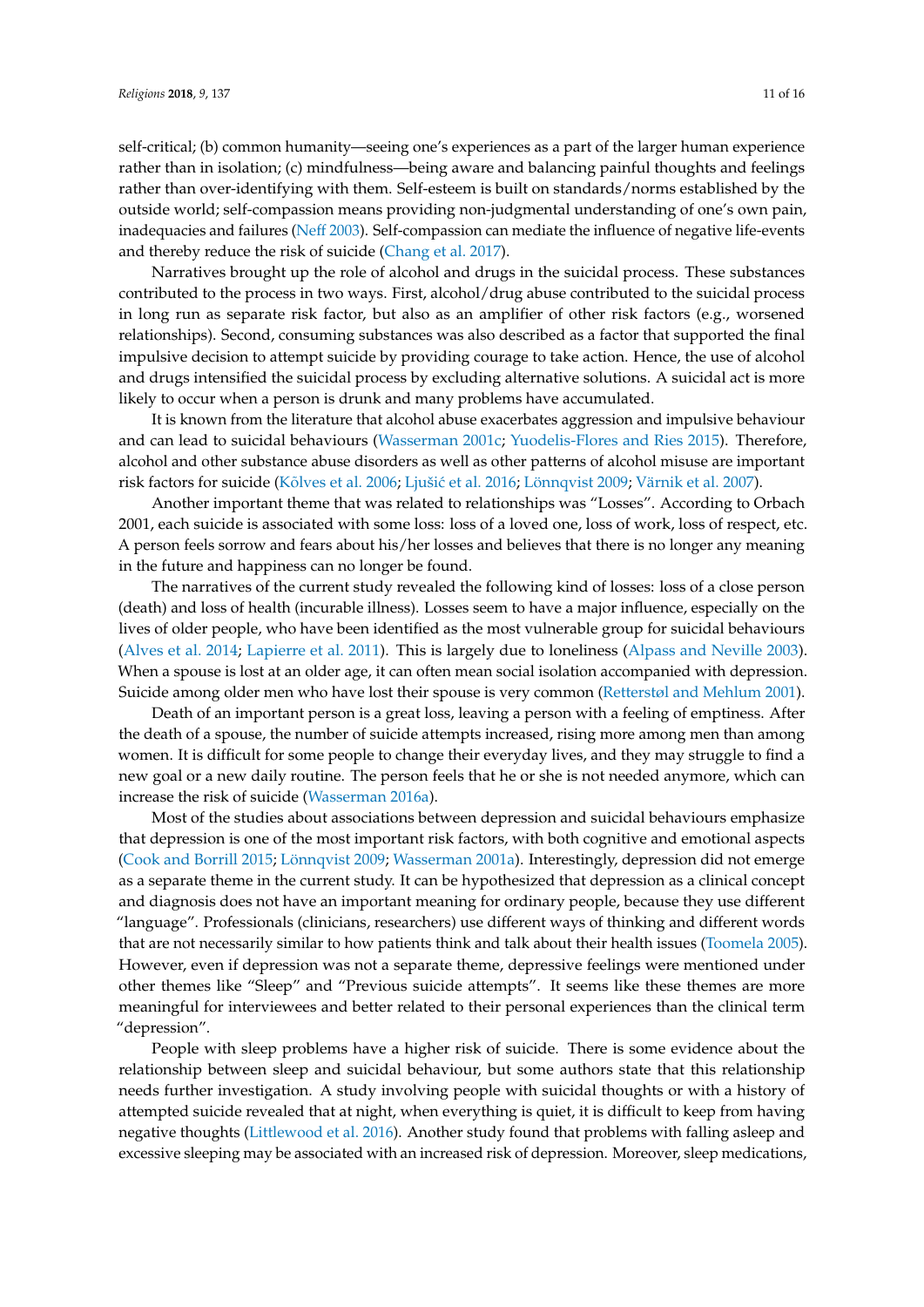short sleep duration (less than 6 h) and sleep disorders are signs of suicide risk [\(Gunnell et al.](#page-13-17) [2013;](#page-13-17) [Sarchiapone et al.](#page-15-19) [2014\)](#page-15-19).

Sleepiness involves tiredness and withdrawal from others, which exacerbates negative thinking. Sleeping well means that people can manage everyday life, but if sufficient sleep is not achieved, life can become more difficult [\(Littlewood et al.](#page-14-2) [2016\)](#page-14-2). One study concluded that suicide attempts could be reduced by treating sleep disorders. Disturbed sleep is what can be easily treated and improved by medication [\(Krakow et al.](#page-13-18) [2011\)](#page-13-18).

People who have had suicide attempts in the past have the greatest risk of making another suicide attempt. Previous suicide attempts are also the most important risk factors for suicide [\(Gysin-Maillart et al.](#page-13-19) [2016;](#page-13-19) [Roelands et al.](#page-14-20) [2017\)](#page-14-20). The risk increases with each subsequent suicide attempt and remains high for over 30 years. The MONSUE study found that the risk of repetition within the year after inclusion in the study was higher for those who had previous suicide attempts, and the risk increased with the number of previous suicide attempts (Buró[n et al.](#page-13-20) [2016\)](#page-13-20). People with recurrent suicide attempts experience great ambivalence about dying or living, and they would rather survive from moment to moment [\(Bergmans et al.](#page-12-11) [2017\)](#page-12-11). About 90% of the people who have attempted suicide will survive; therefore, a suicide attempt is definitely one reason to look for professional help to resolve problems [\(Retterstøl and Mehlum](#page-14-19) [2001\)](#page-14-19). However, a major barrier to effective treatment is poor treatment compliance; 50% of people fail to participate in treatment because patients often feel that they are not understood [\(Gysin-Maillart et al.](#page-13-19) [2016\)](#page-13-19).

Although a person can live with a partner, the person can be emotionally alone and not share his/her feelings with anyone. The interviewees in the current study seldom shared their feelings and concerns with anyone prior to a suicide attempt. They rarely sought any help and didn't use the help provided. In later reflections, they realized that sharing and talking about their worries can help to better understand and to find other solutions.

This study paid special attention to the role of religion/spirituality in the suicidal process. The results showed that most of the people telling their stories distanced themselves from religion and they did not consider it as a protective factor. Additionally, when the interviewer asked about people's beliefs (if the topic did not emerge by itself), the question was not understood or the interviewee was confused as he or she had never thought about it. The God as the central concept of religion was mentioned in only one narrative. Some interviewees talked about other aspects of spirituality such as faith in destiny, faith in nature and belief in life after death. Without asking, the theme of religious/spiritual aspects would not be reflected in most of the narratives.

As described in the introduction, religion (and spirituality) is a wide and multifaceted concept [\(Koenig et al.](#page-13-7) [2001\)](#page-13-7). In a very secular country (Estonia) there is a confusion about what role religion/spirituality has in people's lives and how to define it [\(Remmel and Uibu](#page-14-14) [2015;](#page-14-14) [Ringvee](#page-14-15) [2014\)](#page-14-15). This remains an interesting topic for further research.

Importantly, none of the risk factors discussed above occurred in the narratives in isolation. No single problem led to a suicide attempt. The reasons were interconnected and interact with each other, leading to a point at which a person does not want to live anymore. Interviewees described this as a process in which everything accumulates. The interviewees experienced suicide as a process during which suicidal thoughts amplify until they culminate in an act, where the main goal is death. People understand that this process is underway, but they are unable to ask or search for help, and many people do not know where the help might be available.

The current study has several limitations. Firstly, as has been pointed out by [Hollway and](#page-13-12) [Jefferson](#page-13-12) [\(2000\)](#page-13-12), some memories may cause a lot of anxiety and are therefore either forgotten or suppressed, and have likely been changed or modified over time. Secondly, the study is based on a relatively small purposive sample. However, data saturation was one of the criteria considered in the decision to stop collecting the qualitative data. Thirdly, the narrative interview presumes that individuals have some basic abilities in storytelling. There are those who are less verbal or who do not like to share their experiences and are therefore less likely to participate in a narrative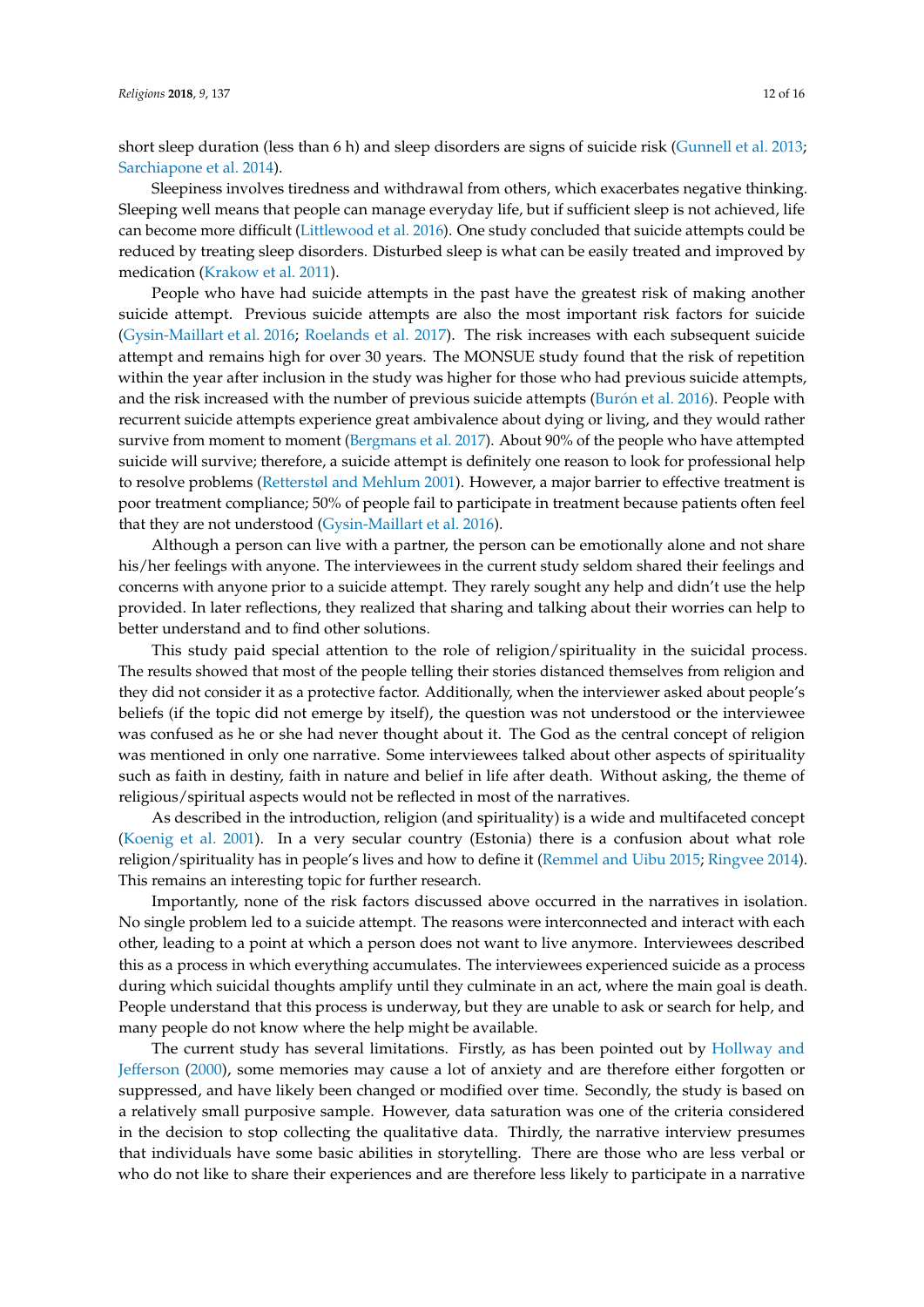study. Fourthly, as the subject of suicide in general is sensitive and stigmatized, people may feel uncomfortable participating in such a study.

Still, the current study contributes to the knowledge about suicidal behaviours and related protective and risk factors by providing insight into a profound personal experience—the course of approaching an attempted suicide. This study looks at what is meaningful in the suicidal process for people with personal experience in attempted suicide. In our study we adopted an holistic approach and looked at various aspects of the suicidal experience, rather than exploring a single aspect in isolation. The study findings provide valuable clues for clinicians and further research.

**Acknowledgments:** This work was supported by the Estonian Research Council (grant PRG71). The authors are grateful to the Psychiatric Clinic of Pärnu Hospital (headed by Raine Pilli) for helping to find participants for the study and to the participants for sharing their stories.

**Author Contributions:** K.L. and M.S. developed the concept of the study. K.L. conducted the narrative interviews, transcribed the data, generated initial codes, and searched for potential themes. K.L. and M.S. both reviewed and checked themes if themes gave a convincing story, defined and named themes refining the specifics of each theme. K.L. and M.S. wrote the manuscript, weaving together the overall story with illustrative quotations from the data, and creating links with existing literature. Both authors discussed the results and approved to the final version of the manuscript.

**Conflicts of Interest:** The authors declared no conflicts of interest.

#### **References**

- <span id="page-12-7"></span>Alhojailan, Mohammed Ibrahim. 2012. Thematic analysis: A critical review of its process and evaluation. *West East Journal of Social Sciences* 1: 39–47.
- <span id="page-12-10"></span>Alpass, Fiona M., and Stephen Neville. 2003. Loneliness, health and depression in older males. *Aging and Mental Health* 7: 212–16. [\[CrossRef\]](http://dx.doi.org/10.1080/1360786031000101193) [\[PubMed\]](http://www.ncbi.nlm.nih.gov/pubmed/12775403)
- <span id="page-12-9"></span>Alves, Verônica de Medeiros, Ana Claudia C. Maia, and Antonio Egidio Nardi. 2014. Suicide among elderly: A systematic review. *MedicalExpress* 1: 9–13. [\[CrossRef\]](http://dx.doi.org/10.5935/MedicalExpress.2014.01.03)
- <span id="page-12-3"></span>Anderson, Claire, and Susan Kirkpatrick. 2016. Narrative interviewing. *International Journal of Clinical Pharmacy* 38: 631–34. [\[CrossRef\]](http://dx.doi.org/10.1007/s11096-015-0222-0) [\[PubMed\]](http://www.ncbi.nlm.nih.gov/pubmed/26613739)
- <span id="page-12-8"></span>Anestis, Michael, Craig Bryan, Michelle Cornette, and Thomas Joiner. 2009. Understanding suicidal behavior in the military: An evaluation of joiner's interpersonal-psychological theory of suicidal behavior in two case studies of active duty post-deployers. *Journal of Mental Health Counseling* 31: 60–75. [\[CrossRef\]](http://dx.doi.org/10.17744/mehc.31.1.u394h1470248844n)
- <span id="page-12-5"></span>Berger, Peter L., and Thomas Luckmann. 1966. *The Social Construction of Reality: A Treatise in the Sociology of Knowledge*. London: Penguin Books.
- <span id="page-12-11"></span>Bergmans, Yvonne, Evelyn Gordon, and Rahel Eynan. 2017. Surviving moment to moment: The experience of living in a state of ambivalence for those with recurrent suicide attempts. *Psychology and Psychotherapy: Theory, Research and Practice* 90: 633–48. [\[CrossRef\]](http://dx.doi.org/10.1111/papt.12130) [\[PubMed\]](http://www.ncbi.nlm.nih.gov/pubmed/28497887)
- <span id="page-12-0"></span>Bertolote, José M., Alexandra Fleischmann, Diego De Leo, Jafar Bolhari, Neury Botega, Damani De Silva, Huong Tran Thi Thanh, Michael Robert Phillips, Lourens Schlebusch, Airi Värnik, and et al. 2005. Suicide attempts, plans, and ideation in culturally diverse sites: The WHO SUPRE-MISS community survey. *Psychological Medicine* 35: 1457–65. [\[CrossRef\]](http://dx.doi.org/10.1017/S0033291705005404) [\[PubMed\]](http://www.ncbi.nlm.nih.gov/pubmed/16164769)
- <span id="page-12-1"></span>Bertolote, J., Danuta Wasserman, and C. Wasserman. 2009. Development of definitions of suicidal behaviours: From suicidal thoughts to completed suicides. In *Oxford Textbook of Suicidology and Suicide Prevention: A Global Perspective*. Edited by Wasserman Danuta and Camilla Wasserman. Oxford: Oxford University Press, pp. 87–90.
- <span id="page-12-2"></span>Beuthin, Rosanne E. 2014. Breathing in the Mud: Tensions in Narrative Interviewing. *International Journal of Qualitative Methods* 13: 122–34. [\[CrossRef\]](http://dx.doi.org/10.1177/160940691401300103)
- <span id="page-12-4"></span>Blustein, David L., Saliha Kozan, and Alice Connors-Kellgren. 2013. Unemployment and underemployment: A narrative analysis about loss. *Journal of Vocational Behavior* 82: 256–65. [\[CrossRef\]](http://dx.doi.org/10.1016/j.jvb.2013.02.005)
- <span id="page-12-6"></span>Braun, Virginia, Victoria Clarke, and Nicola Rance. 2014. How to use thematic analysis with interview data (process research). In *The Counselling & Psychotherapy Research Handbook*. Edited by Vossler Andreas and Naomi Moller. London: Sage. Available online: <http://www.uk.sagepub.com/textbooks/Book239261> (accessed on 5 March 2018).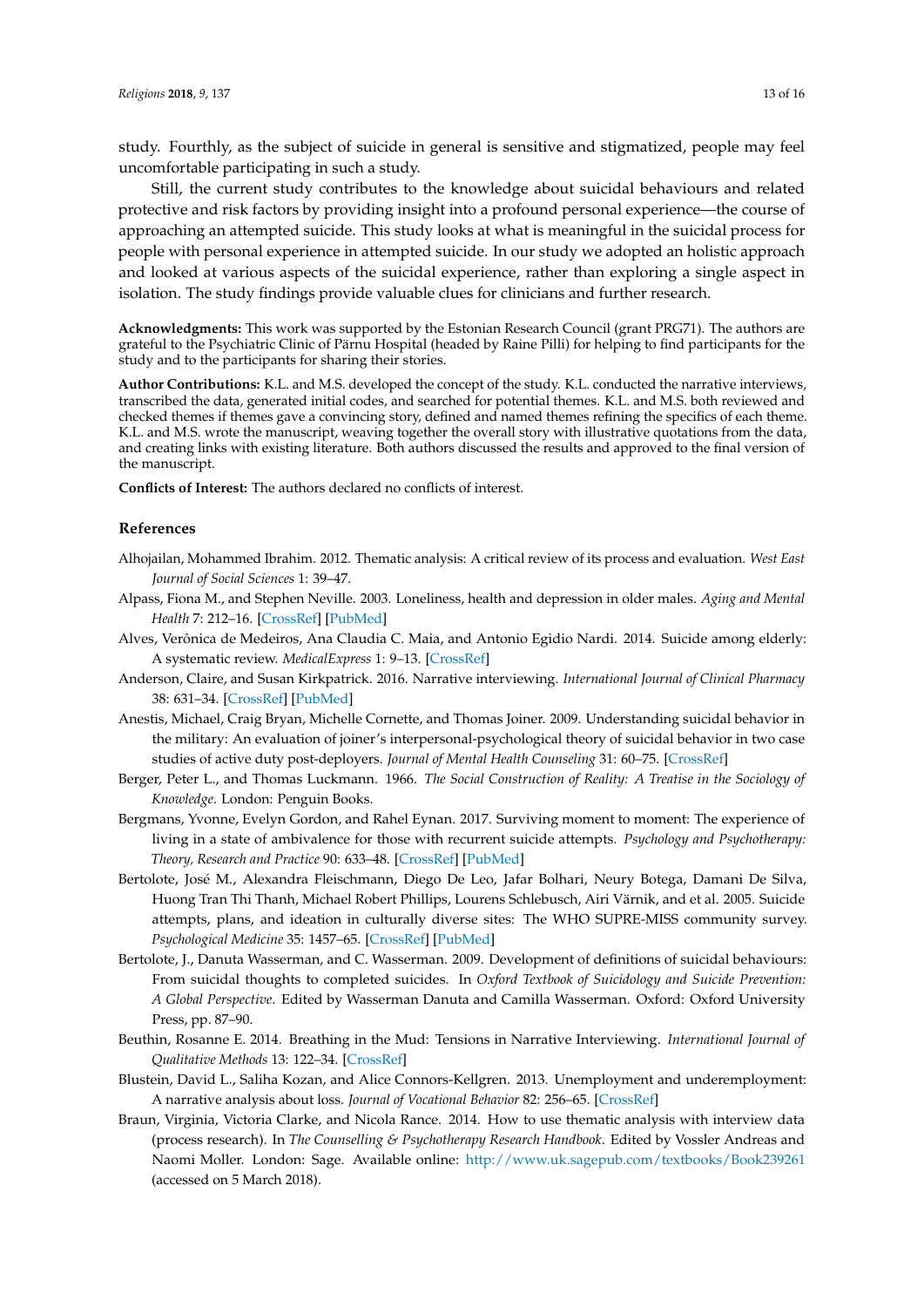- <span id="page-13-13"></span>Braun, Virginia, and Victoria Clarke. 2006. Using thematic analysis in psychology. *Qualitative Research in Psychology* 3: 77–71. [\[CrossRef\]](http://dx.doi.org/10.1191/1478088706qp063oa)
- <span id="page-13-20"></span>Burón, P., Luis Jimenez-Trevino, P. A. Saiz, M. P. García-Portilla, P. Corcoran, V. Carli, Sandor Fekete, G. Hadlaczky, U. Hegerl, K. Michel, and et al. 2016. Reasons for Attempted Suicide in Europe: Prevalence, Associated Factors, and Risk of Repetition. *Archives of Suicide Research* 20: 45–58. [\[CrossRef\]](http://dx.doi.org/10.1080/13811118.2015.1004481) [\[PubMed\]](http://www.ncbi.nlm.nih.gov/pubmed/26726966)
- <span id="page-13-15"></span>Chang, Edward C., Tina Yu, Alexandria S.-M. Najarian, Kaitlin M. Wright, Wenting Chen, Olivia D. Chang, Yifeng Du, and Jameson K. Hirsch. 2017. Understanding the association between negative life events and suicidal risk in college students: Examining self-compassion as a potential mediator. *Journal of Clinical Psychology* 73: 745–55. [\[CrossRef\]](http://dx.doi.org/10.1002/jclp.22374) [\[PubMed\]](http://www.ncbi.nlm.nih.gov/pubmed/27716911)
- <span id="page-13-8"></span>Colucci, Erminia, and Graham Martin. 2008. Religion and spirituality along the suicidal path. *Suicide & Life-Threatening Behavior* 38: 229–44. [\[CrossRef\]](http://dx.doi.org/10.1521/suli.2008.38.2.229)
- <span id="page-13-4"></span>Cook, Lisa C., and Jo Borrill. 2015. Identifying suicide risk in a metropolitan probation trust: Risk factors and staff decision making. *Legal and Criminological Psychology* 20: 255–66. [\[CrossRef\]](http://dx.doi.org/10.1111/lcrp.12034)
- <span id="page-13-0"></span>De Gioannis, Angelo, and Diego De Leo. 2012. Managing suicidal patients in clinical practice. *Open Journal of Psychiatry* 2: 49–60. [\[CrossRef\]](http://dx.doi.org/10.4236/ojpsych.2012.21008)
- <span id="page-13-1"></span>De Leo, Diego, Shelly Burgis, José Manoel Bertolote, Ad JFM Kerkhof, and Unni Bille-Brahe. 2006. Definitions of suicidal behavior: Lessons learned from the WHo/EURO multicentre Study. *Crisis* 27: 4–15. [\[CrossRef\]](http://dx.doi.org/10.1027/0227-5910.27.1.4) [\[PubMed\]](http://www.ncbi.nlm.nih.gov/pubmed/16642910)
- <span id="page-13-2"></span>De Leo, Diego, Shelley Burgis, José M. Bertolote, A. J. F. M. Kerkhof, and Unni Bille-Brahe. 2004. Definitions of suicidal behaviour. In *Suicidal Behaviour: Theories and Research Findings*. Edited by DeLeo Diego, Unni Bille-Brahe, Ad Kerkhof and Armin Schmidtke. Gottingen: Hogrefe & Huber, pp. 17–39.
- <span id="page-13-5"></span>Dieserud, Gudrun, Lisa Forsén, Marc T. Braverman, and Espen Røysamb. 2002. Negative Life Events in Childhood, Psychological Problems and Suicide Attempts in Adulthood: A Matched Case-Control Study. *Archives of Suicide Research* 6: 291–98. [\[CrossRef\]](http://dx.doi.org/10.1080/13811110214525)
- <span id="page-13-17"></span>Gunnell, David, Shu-Sen Chang, Min Kuang Tsai, Chwen Keng Tsao, and Chi Pang Wen. 2013. Sleep and suicide: An analysis of a cohort of 394,000 Taiwanese adults. *Social Psychiatry and Psychiatric Epidemiology* 48: 1457–65. [\[CrossRef\]](http://dx.doi.org/10.1007/s00127-013-0675-1) [\[PubMed\]](http://www.ncbi.nlm.nih.gov/pubmed/23546638)
- <span id="page-13-19"></span>Gysin-Maillart, Anja, Simon Schwab, Leila Soravia, Millie Megert, and Konrad Michel. 2016. A Novel Brief Therapy for Patients Who Attempt Suicide: A 24-months Follow-Up Randomized Controlled Study of the Attempted Suicide Short Intervention Program (ASSIP). *PLoS Medicine* 13: e1001968. [\[CrossRef\]](http://dx.doi.org/10.1371/journal.pmed.1001968) [\[PubMed\]](http://www.ncbi.nlm.nih.gov/pubmed/26930055)
- <span id="page-13-3"></span>Hawton, K., Ella Arensman, Danuta Wasserman, A. Hulten, Unni Bille-Brahe, T. Bjerke, P. Crepet, E. Deisenhammer, A. Kerkhof, D. De Leo, and et al. 1998. Relation between attempted suicide and suicide rates among young people in Europe. *Journal of Epidemiology & Community Health* 52: 191–94. [\[CrossRef\]](http://dx.doi.org/10.1136/jech.52.3.191)
- <span id="page-13-9"></span>Hayward, R. David, Neal Krause, Gail Ironson, Peter C. Hill, and Robert Emmons. 2016. Health and Well-Being Among the Non-religious: Atheists, Agnostics, and No Preference Compared with Religious Group Members. *Journal of Religion and Health* 55: 1024–37. [\[CrossRef\]](http://dx.doi.org/10.1007/s10943-015-0179-2) [\[PubMed\]](http://www.ncbi.nlm.nih.gov/pubmed/26743877)
- <span id="page-13-12"></span>Hollway, Wendy, and Tony Jefferson. 2000. *Researching Defended Subjects with the Free Association Narrative Interview Method*. London: Sage.
- <span id="page-13-14"></span><span id="page-13-7"></span>Joiner, Thomas. 2005. *Why People Die by Suicide*. Cambridge: Harvard University Press.
- Koenig, Harold G., Michael McCullough, and David B. Larson. 2001. *Handbook of Religion and Health*. Oxford: Oxford University Press.
- <span id="page-13-6"></span>Kõlves, Kairi, Airi Värnik, Barbara Schneider, Jürgen Fritze, and Jüri Allik. 2006. Recent life events and suicide: A case-control study in Tallinn and Frankfurt. *Social Science & Medicine* 62: 2887–96. [\[CrossRef\]](http://dx.doi.org/10.1016/j.socscimed.2005.11.048)
- <span id="page-13-10"></span>Kõlves, Kairi, Airi Värnik, Liina-Mai Tooding, and Danuta Wasserman. 2006. The role of alcohol in suicide: A case-control psychological autopsy study. *Psychological Medicine* 36: 923–30. [\[CrossRef\]](http://dx.doi.org/10.1017/S0033291706007707) [\[PubMed\]](http://www.ncbi.nlm.nih.gov/pubmed/16650347)
- <span id="page-13-18"></span>Krakow, Barry, Jessica D. Ribeiro, Victor A. Ulibarri, Jessica Krakow, and Thomas E. Joiner. 2011. Sleep disturbances and suicidal ideation in sleep medical center patients. *Journal of Affective Disorders* 131: 422–27. [\[CrossRef\]](http://dx.doi.org/10.1016/j.jad.2010.12.001) [\[PubMed\]](http://www.ncbi.nlm.nih.gov/pubmed/21211850)
- <span id="page-13-16"></span>Lapierre, Sylvie, Annette Erlangsen, Margda Waern, Diego De Leo, Hirofumi Oyama, Paolo Scocco, Joseph Gallo, Katalin Szanto, Yeates Conwell, Brian Draper, and et al. 2011. A Systematic Review of Elderly Suicide Prevention Programs. *Crisis* 32: 88–98. [\[CrossRef\]](http://dx.doi.org/10.1027/0227-5910/a000076) [\[PubMed\]](http://www.ncbi.nlm.nih.gov/pubmed/21602163)
- <span id="page-13-11"></span>Lindseth, Anders, and Astrid Norberg. 2004. A phenomenological hermeneutical method for researching lived experience. *Scandinavian Journal of Caring Sciences* 18: 145–53. [\[CrossRef\]](http://dx.doi.org/10.1111/j.1471-6712.2004.00258.x) [\[PubMed\]](http://www.ncbi.nlm.nih.gov/pubmed/15147477)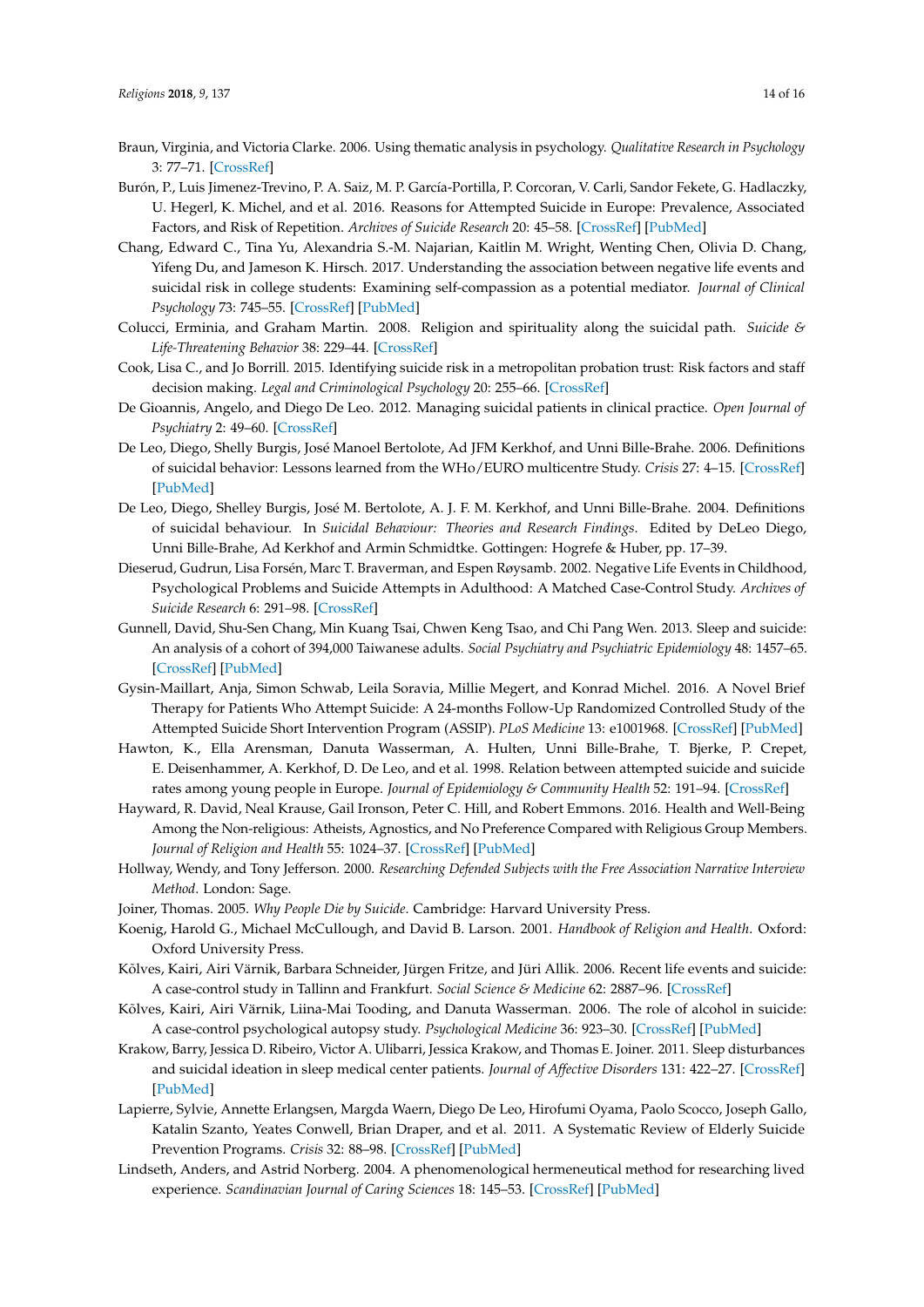- <span id="page-14-2"></span>Littlewood, Donna L., Patricia Gooding, Simon D. Kyle, Daniel Pratt, and Sarah Peters. 2016. Understanding the role of sleep in suicide risk: Qualitative interview study. *BMJ Open* 6: e012113. [\[CrossRef\]](http://dx.doi.org/10.1136/bmjopen-2016-012113) [\[PubMed\]](http://www.ncbi.nlm.nih.gov/pubmed/27550652)
- <span id="page-14-7"></span>Ljušić, Dragana, Dragan Ravanić, Snežana Filipović-Danić, Ivan Soldatovic, Jovana Cvetković, and Mirjana Stojanovi´c-Tasi´c. 2016. Contemporary principles of suicide prevention. *Medicinski Pregled* 69: 367–71. [\[CrossRef\]](http://dx.doi.org/10.2298/MPNS1612367L)
- <span id="page-14-8"></span>Lönnqvist, Jouko. 2009. Major psychitric disorders in suicide and suicide attempters. In *Oxford Textbook of Suicidology and Suicide Prevention: A Global Perspective*. Edited by Wasserman Danuta and Camilla Wasserman. Oxford: Oxford University Press, pp. 275–86.
- <span id="page-14-10"></span>Mäkinen, Ilka Henrik, and Danuta Wasserman. 2001. Some social dimensions of suicide. In *Suicide: An Unnecessary Death*. London: Martin Dunitz, pp. 101–8.
- <span id="page-14-3"></span>Michel, Konrad, John T. Maltsberger, David A. Jobes, Antoon A. Leenaars, Israel Orbach, Kathrin Stadler, Pascal Dey, Richard A. Young, and Ladislav Valach. 2002. Discovering the truth in attempted suicide. *American Journal of Psychotherapy* 56: 424–37. [\[PubMed\]](http://www.ncbi.nlm.nih.gov/pubmed/12400207)
- <span id="page-14-4"></span>Michel, Konrad, Ladislav Valach, and Anja Gysin-Maillart. 2017. A Novel Therapy for People Who Attempt Suicide and Why We Need New Models of Suicide. *International Journal of Environmental Research and Public Health* 14: 243. [\[CrossRef\]](http://dx.doi.org/10.3390/ijerph14030243)
- <span id="page-14-13"></span>Moksony, Ferenc, and Rita Hegedűs. 2018. Religion and Suicide: How Culture Modifies the Effect of Social Integration. *Archives of Suicide Research*, 1–12. [\[CrossRef\]](http://dx.doi.org/10.1080/13811118.2017.1406830) [\[PubMed\]](http://www.ncbi.nlm.nih.gov/pubmed/29293070)
- <span id="page-14-12"></span>Mowat, Harriet, John Swinton, C. Stark, and D. Mowat. 2008. *Religion and Suicide: Exploring the Role of the Church in Deaths by Suicide in Highland, Scotland*. Aberdeen: Mowat Research Ltd. Available online: [https://www.abdn.ac.uk/sdhp/content-images/Religion\\_and\\_Suicide\\_exploring\\_the\\_role\\_of\\_](https://www.abdn.ac.uk/sdhp/content-images/Religion_and_Suicide_exploring_the_role_of_the_church_in_deaths_by_suicide_in_Highland_Scotland.pdf) [the\\_church\\_in\\_deaths\\_by\\_suicide\\_in\\_Highland\\_Scotland.pdf](https://www.abdn.ac.uk/sdhp/content-images/Religion_and_Suicide_exploring_the_role_of_the_church_in_deaths_by_suicide_in_Highland_Scotland.pdf) (accessed on 5 March 2018).
- <span id="page-14-5"></span>Muylaert, Camila Junqueira, Vicente Sarubbi, Jr., Paulo Rogério Gallo, Modesto Leite Rolim Neto, and Alberto Olavo Advincula Reis. 2014. Narrative interviews: An important resource in qualitative research. *Revista Da Escola De Enfermagem Da USP* 48: 184–89. [\[CrossRef\]](http://dx.doi.org/10.1590/S0080-623420140000800027) [\[PubMed\]](http://www.ncbi.nlm.nih.gov/pubmed/25830754)
- <span id="page-14-18"></span>Neff, Kristin. 2003. Self-Compassion: An Alternative Conceptualization of a Healthy Attitude toward Oneself. *Self and Identity* 2: 85–101. [\[CrossRef\]](http://dx.doi.org/10.1080/15298860309032)
- <span id="page-14-11"></span>Nelson, Graham, Ryan Hanna, Alaa Houri, and Bonnie Klimes-Dougan. 2012. Protective functions of religious traditions for suicide risk. *Suicidology Online* 3: 59–71.
- <span id="page-14-16"></span>Neuman, W. Lawrence. 2006. *Social Research Methods: Qualitative and Quantitative Approaches*, 6th ed. Boston: Allyn and Bacon.
- <span id="page-14-1"></span>Orbach, Israel. 2001. How Would You Listen to the Person on the Roof? A Response to H. Omer and A. Elitzur. *Suicide and Life-Threatening Behavior* 31: 140–43. [\[CrossRef\]](http://dx.doi.org/10.1521/suli.31.2.140.21518)
- <span id="page-14-6"></span>Oxford Reference. 2018. Available online: [http://www.oxfordreference.com/view/10.1093/oi/authority.](http://www.oxfordreference.com/view/10.1093/oi/authority.20110803100109997) [20110803100109997](http://www.oxfordreference.com/view/10.1093/oi/authority.20110803100109997) (accessed on 8 March 2018).
- <span id="page-14-14"></span>Remmel, Atko, and Marko Uibu. 2015. Outside Conventional Forms: Religion and Non-Religion in Estonia. *Religion and Society in Central and Eastern Europe* 8: 5–20. [\[CrossRef\]](http://dx.doi.org/10.20413/rascee.2015.8.1.5-20)
- <span id="page-14-19"></span>Retterstøl, N., and L. Mehlum. 2001. Attempted suicide as a risk factor for suicide: Treatment and follow-up. In *Suicide: An Unnecessary Death*. Edited by Wasserman Danuta. London: Martin Dunitz, pp. 125–31.
- <span id="page-14-0"></span>Rimkeviciene, Jurgita, John O'Gorman, and Diego De Leo. 2016. How do clinicians and suicide attempters understand suicide attempt impulsivity? A qualitative study. *Death Studies* 40: 139–46. [\[CrossRef\]](http://dx.doi.org/10.1080/07481187.2015.1096314) [\[PubMed\]](http://www.ncbi.nlm.nih.gov/pubmed/26399157)
- <span id="page-14-15"></span>Ringvee, Ringo. 2014. Religion: Not declining but changing. What do the population censuses and surveys say about religion in Estonia? *Religion* 44: 502–15. [\[CrossRef\]](http://dx.doi.org/10.1080/0048721X.2014.914635)
- <span id="page-14-20"></span>Roelands, Marc, Reginald Deschepper, and Johan Bilsen. 2017. Psychiatric Consultation and Referral of Persons Who Have Attempted Suicide. *Crisis* 38: 261–68. [\[CrossRef\]](http://dx.doi.org/10.1027/0227-5910/a000445) [\[PubMed\]](http://www.ncbi.nlm.nih.gov/pubmed/28228063)
- <span id="page-14-17"></span>Ronningstam, Elsa, Igor Weinberg, and John T Maltsberger. 2009. Psychoanalytic theories of suicide. Historical overview and empirical evidenc. In *Oxford Textbook of Suicidology and Suicide Prevention: A Global Perspective*. Edited by Wasserman Danuta and Camilla Wasserman. Oxford: Oxford University Press, pp. 149–58.
- <span id="page-14-9"></span>Samm, Algi, Liina-Mai Tooding, Merike Sisask, Kairi Kõlves, Katrin Aasvee, and Airi Värnik. 2010. Suicidal thoughts and depressive feelings amongst Estonian schoolchildren: Effect of family relationship and family structure. *European Child & Adolescent Psychiatry* 19: 457–68.